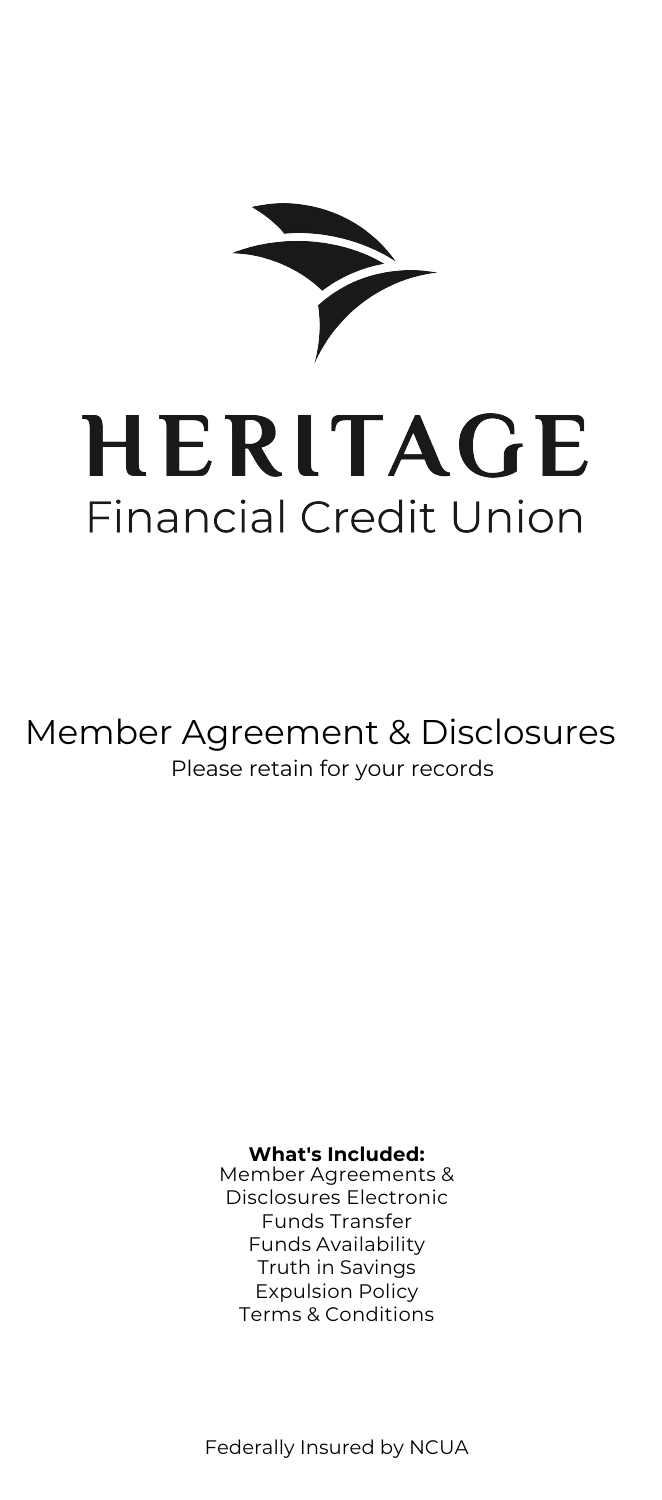## PRIVACY DISCLOSURE

| <b>FACTS</b>                       | WHAT DOES HERITAGE FINANCIAL CREDIT UNION DO WITH YOUR<br>PERSONAL INFORMATION?                                                                                                                                                                                                                                                                                                                                                                     |                                                       |                                |
|------------------------------------|-----------------------------------------------------------------------------------------------------------------------------------------------------------------------------------------------------------------------------------------------------------------------------------------------------------------------------------------------------------------------------------------------------------------------------------------------------|-------------------------------------------------------|--------------------------------|
| Why?                               | Financial companies choose how they share your personal information. Federal law gives<br>consumers the right to limit some but not all sharing. Federal law also requires us to tell you<br>how we collect, share, and protect your personal information. Please read this notice<br>carefully to understand what we do.                                                                                                                           |                                                       |                                |
| What?                              | The types of personal information we collect and share depend on the product or service<br>you have with us. This information can include:<br>Social Security number and checking account information<br>$\bullet$<br>Credit card or other debt and credit history<br>$\bullet$<br>Payment history and transaction history<br>$\bullet$<br>When you are no longer our member, we continue to share your information as described<br>in this notice. |                                                       |                                |
| How?                               | All financial companies need to share members' personal information to run their everyday<br>business. In the section below, we list the reasons financial companies can share their<br>members' personal information; the reasons Heritage Financial Credit Union chooses to<br>share; and whether you can limit this sharing.                                                                                                                     |                                                       |                                |
|                                    | Reasons we can share your personal information                                                                                                                                                                                                                                                                                                                                                                                                      | Does Heritage Financial<br><b>Credit Union share?</b> | Can you limit this<br>sharing? |
|                                    | For our everyday business purposes -<br>such as to process your transactions, maintain your<br>account(s), respond to court orders and legal<br>investigations, or to report to credit bureaus                                                                                                                                                                                                                                                      | Yes                                                   | No                             |
|                                    | For our marketing purposes -<br>to offer our products and services to you                                                                                                                                                                                                                                                                                                                                                                           | Yes                                                   | No                             |
|                                    | For joint marketing with other financial companies                                                                                                                                                                                                                                                                                                                                                                                                  | Yes                                                   | No                             |
|                                    | For our affiliates' everyday business purposes -<br>information about your transactions and experiences                                                                                                                                                                                                                                                                                                                                             | No                                                    | We don't<br>share              |
|                                    | For our affiliates' every business purposes -<br>information about your creditworthiness                                                                                                                                                                                                                                                                                                                                                            | No                                                    | We don't<br>share              |
|                                    | For our affiliates to market to you                                                                                                                                                                                                                                                                                                                                                                                                                 | No                                                    | We don't share                 |
| For nonaffiliates to market to you |                                                                                                                                                                                                                                                                                                                                                                                                                                                     | No                                                    | We don't share                 |
|                                    | Questions?<br>Call (845) 561-5607 or go to www.heritagefcu.com                                                                                                                                                                                                                                                                                                                                                                                      |                                                       |                                |

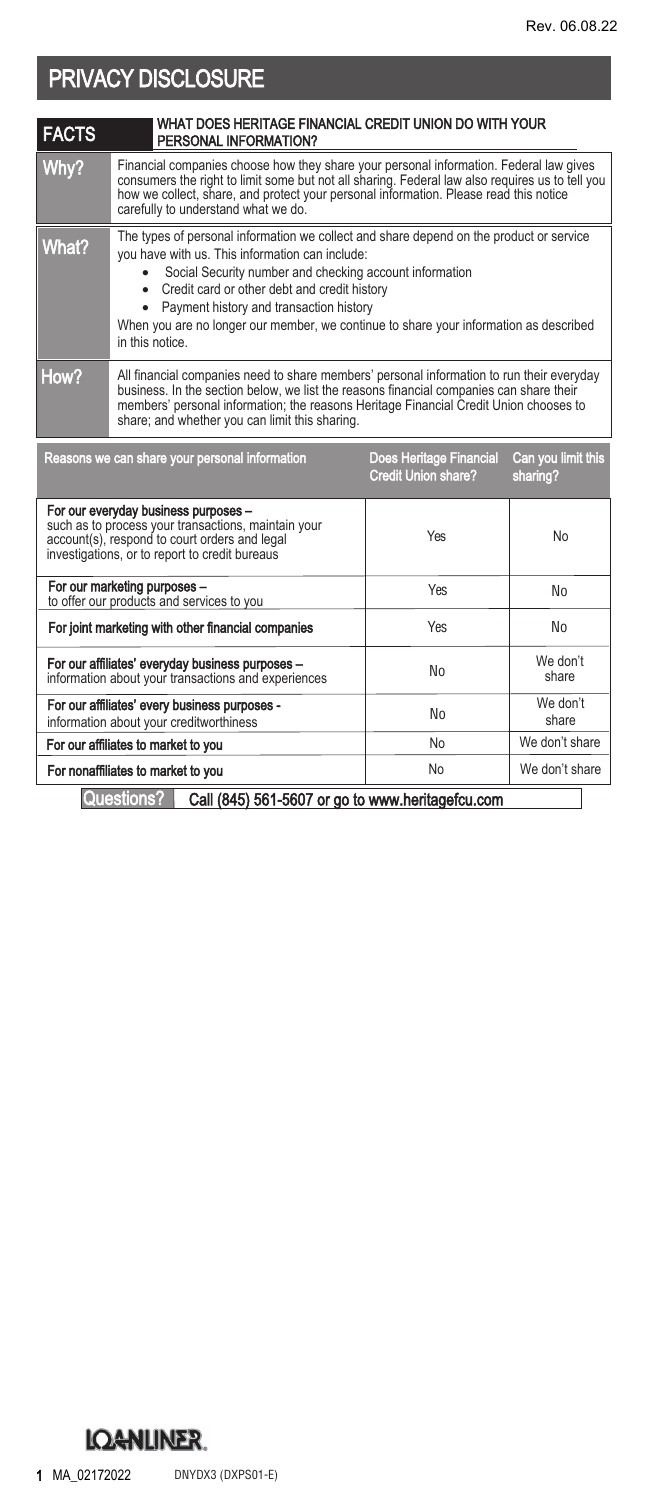### Who we are

### Who is providing this notice? Heritage Financial Credit Union (HFCU)

| What we do                                                                             |                                                                                                                                                                                                                                                                                                                                                           |  |  |
|----------------------------------------------------------------------------------------|-----------------------------------------------------------------------------------------------------------------------------------------------------------------------------------------------------------------------------------------------------------------------------------------------------------------------------------------------------------|--|--|
| How does Heritage Financial<br>Credit Union protect my<br>personal information?        | To protect your personal information from unauthorized<br>access and use, we use security measures that comply with<br>federal law. These measures include computer safequards<br>and secured files and buildings.                                                                                                                                        |  |  |
| <b>How does Heritage Financial</b><br>Credit Union collect my<br>personal information? | We collect your personal information, for example,<br>when you<br>(i) open an account or apply for financing<br>(ii) use your credit or debit card or provide<br>employment information<br>give us your income information<br>(iii)<br>We also collect your personal information from others,<br>such as credit bureaus, affiliates, or other companies.  |  |  |
| Why can't I limit all sharing?                                                         | Federal law gives you the right to limit only<br>1. sharing for affiliates' everyday business purposes -<br>information about your creditworthiness<br>2. affiliates from using your information market to you<br>3. sharing for nonaffiliates to market to you<br>State law and individual companies may give you<br>additional rights to limit sharing. |  |  |

### **Definitions**

| <b>Affiliates</b>      | Companies related by common ownership or control.<br>They can be financial and non-financial companies.                         |  |
|------------------------|---------------------------------------------------------------------------------------------------------------------------------|--|
|                        | • Heritage Financial Credit Union has no affiliates.                                                                            |  |
| Nonaffiliates          | Companies not related by common ownership or control.<br>They can be financial and non-financial companies.                     |  |
|                        | Heritage Financial Credit Union does not share<br>with our non affiliates so they can market to you.                            |  |
| <b>Joint Marketing</b> | A formal agreement between non-affiliated financial<br>companies that together market financial products<br>or services to you. |  |
|                        | Heritage Financial Credit Union joint marketing<br>partners include credit card companies and<br>insurance companies.           |  |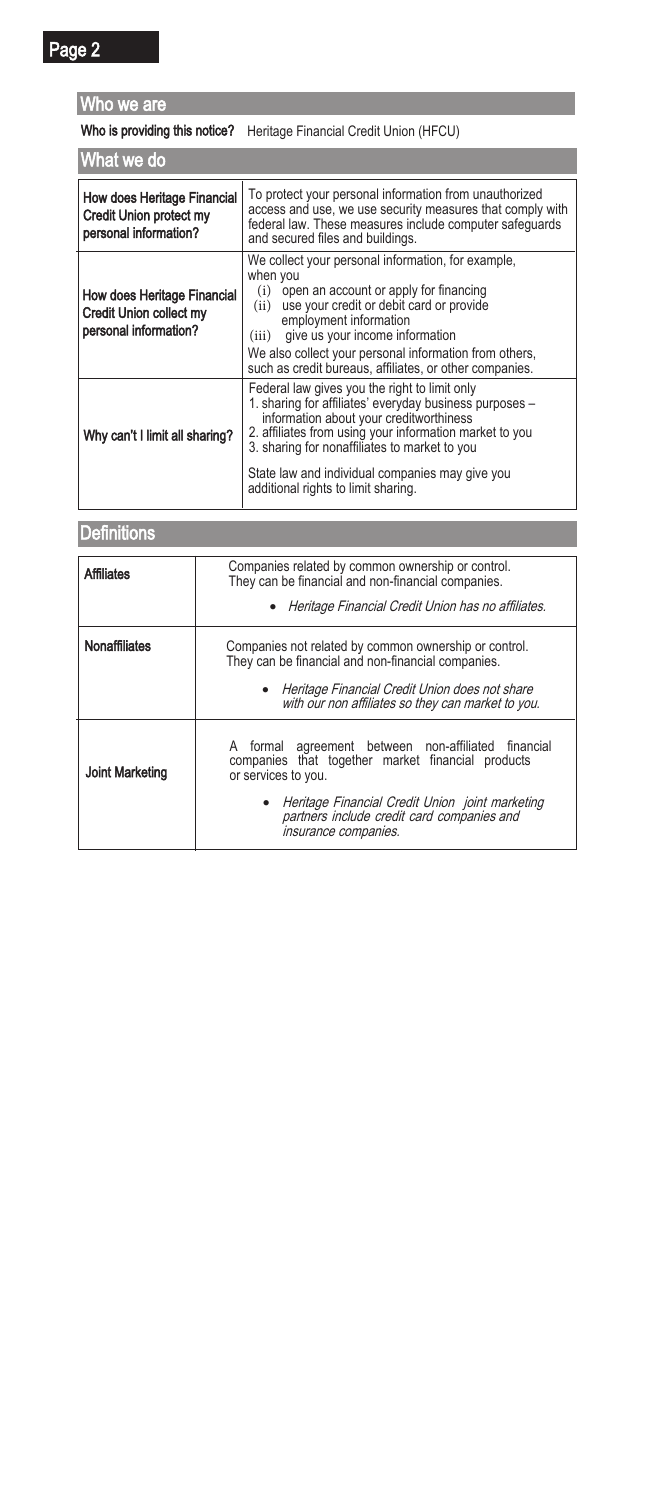## TABLE OF CONTENTS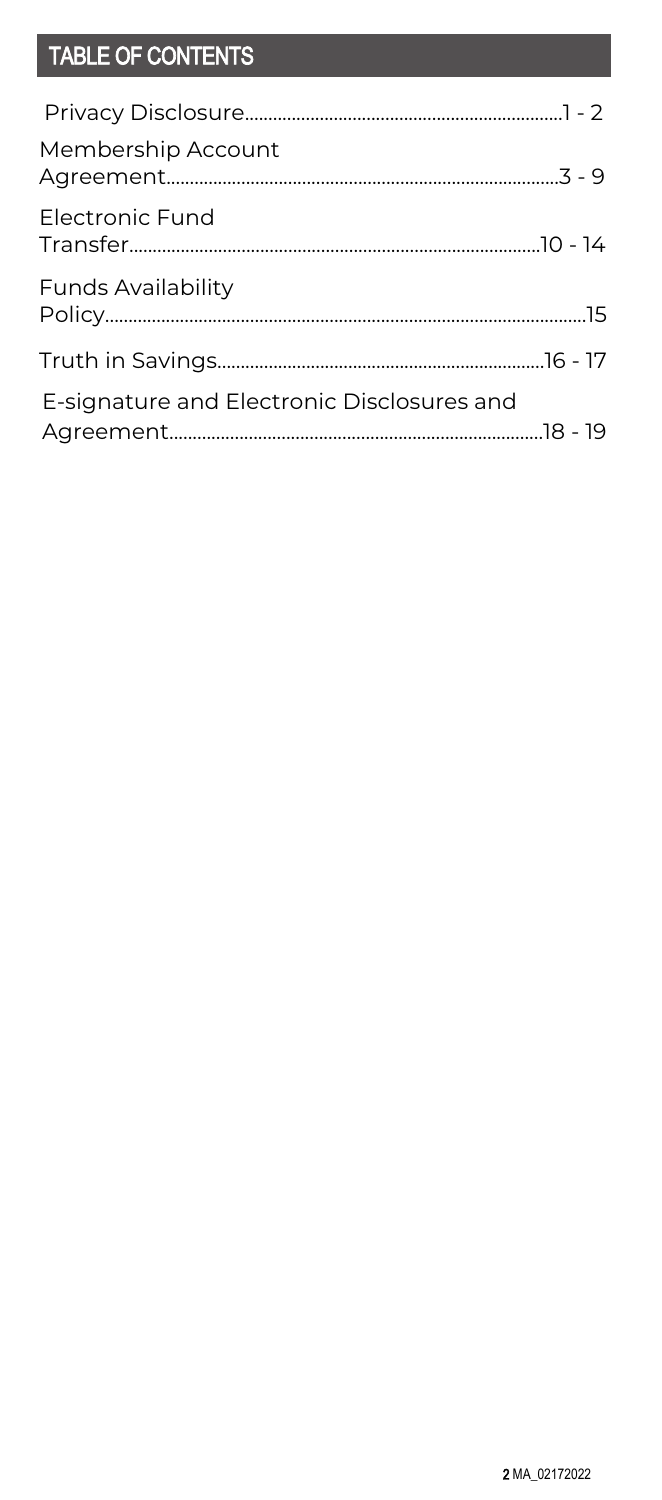### HERITAGE FINANCIAL CU | MEMBERSHIP ACCOUNT AGREEMENT

This Agreement covers your rights and responsibilities concerning your accounts and the rights and responsibilities of the Credit Union providing this Agreement (Credit Union). In this Agreement, the words "you," "your," and "yours" mean anyone who signs an Account Card, Account Change Card, or any other account opening document (Account Card), or for whom membership and/or service requests are approved through the Credit Union's online application and authentication process. The words "we," "us," and "our" mean the Credit Union. The word "account" means any one (1) or more share or other accounts you have with the Credit Union.

Your account type(s) and ownership features are designated by you on your Account Card or through the Credit Union's online application and authentication process. By signing an Account Card or authenticating your request, each of you, jointly and severally, agree to the terms and conditions in this Agreement, and any Account Card, Funds Availability Policy Disclosure, Truth-in-Savings Disclosure, Electronic Fund Transfers Agreement and Disclosure, Privacy Disclosure, or Account Receipt accompanying this Agreement, the Credit Union's bylaws and policies, and any amendments to these documents from time to time that collectively govern your membership and accounts.

1. MEMBERSHIP ELIGIBILITY – To join the Credit Union, you must meet the membership requirements, including purchase and maintenance of the minimum required share(s) ("membership share") as set forth in the Credit Union's bylaws. You authorize us to check your account, credit and employment history, and obtain reports from third parties,including credit reporting<br>agencies, to verify your eligibility for the accounts and services you request.<br>2. INDIVIDUAL ACCOUNTS – An individual account

member<br>(individual

(individual, corporation, partnership, trust, or other organization) qualified for union membership. If the account owner dies, the interest passes, subject to applicable law, to the account owner's estate or Payable on Death (POD) beneficiary/payee or trust beneficiary, subject to other provisions of this Agreement governing our protection for honoring transfer and withdrawal requests of an owner or owner's agent prior to notice of an owner's death, and to any security interest or pledge granted by the account owner, and subject to our statutory lien rights. 3. JOINT ACCOUNTS – A joint account is an account owned by two (2) or more persons.

- a. Rights of Survivorship. Unless otherwise stated on the Account Card or documented through the Credit Union's online application and authentication process, a joint account includes rights of survivorship. This means that when one (1) owner dies, all sums in the account will pass to the surviving owner(s). For a joint account without rights of survivorship, the deceased owner's interest passes to his or her estate. A surviving owner's interest is subject to the Credit Union's statutory lien for the deceased owner's obligations and to any security interest or pledge granted by a deceased owner, even if a surviving owner did not consent to it.
- b. Control of Joint Accounts. Any owner is authorized and deemed to act for any other owner(s) and may instruct us regarding transactions and other account matters. Each owner guarantees the signature or authenticated request of any other owner(s). Any owner may withdraw or transfer funds, pledge to us all or any part of the shares, or stop payment on items without the consent of the other owner(s). We have no duty to notify any owner(s) about any transaction. We reserve the right to require written consent of all owners for any change to or termination of an account. If we receive written notice of a dispute between owners or inconsistent instructions from them, we may suspend or terminate the account and require a court order or written consent from all owners in order to act.
- c. Joint Account Owner Liability. If an item deposited in a joint account is returned unpaid, a joint account is overdrawn, or if we do not receive final payment on a transaction, the owners, jointly and severally, are liable to us for the amount of the returned item, overdraft, or unpaid amount and any charges, regardless of who initiated or benefited from the transaction. If any account owner is indebted to us, we may enforce our rights against any account of the indebted owner, including all funds in the joint account, regardless of who contributed the funds.
- d. Joint Account Access. If you do have a joint account with another party, joint account holders may have access to all information related to the associated membership. This includes, but is not limited to, information about individual loans, certificates, share accounts, etc.

1. POD/TOTTEN TRUST ACCOUNT DESIGNATIONS – A Payable on Death (POD) account or Totten trust account designation is an instruction to the Credit Union that an individual or joint account so designated is payable to the owner(s) during his, her, or their lifetimes and, when the last account owner dies, is payable to all surviving POD or beneficiaries/payees. Any POD or trust beneficiary/payee designation shall not apply to Individual Retirement Accounts (IRAs). We are not obligated to notify any beneficiary/payee of the existence of any account nor the vesting of the beneficiary/payee's interest in any account, except as otherwise provided by law. This paragraph does not apply to an account held on behalf of or in the name of a trust.

ACCOUNTS FOR MINORS – We may require any account established by a minor to be a joint account with an owner who has reached the age of majority under state law and who shall be jointly and severally liable to us for any returned item, overdraft, or unpaid charges or amounts on such account. We may pay funds directly to the minor without regard to his or her minority. Unless a guardian or parent is an account owner, the guardian or parent shall not have any account access rights. We have no duty to inquire about the use or purpose of any transaction. We will not change the account status when the minor reaches the age of majority unless the change is authorized in writing by all account owners. 3. UNIFORM TRANSFERS/GIFTS TO MINORS ACCOUNT – A Uniform Transfers/Gifts to Minors Account (UTMA/ UGMA) is an individual account created by a custodian who deposits funds as an irrevocable gift to a minor. The minor to whom the gift is made is the beneficiary of the custodial property in the account. The custodian has possession and control of the account for the exclusive right and benefit of the minor and, barring a court order otherwise, is the only party authorized to make deposits, withdrawals, or close the account. We have no duty to inquire about the use or purpose of any transaction. If the custodian dies, we may suspend the account until we receive instructions from any person authorized by law to withdraw funds or a court order authorizing withdrawals.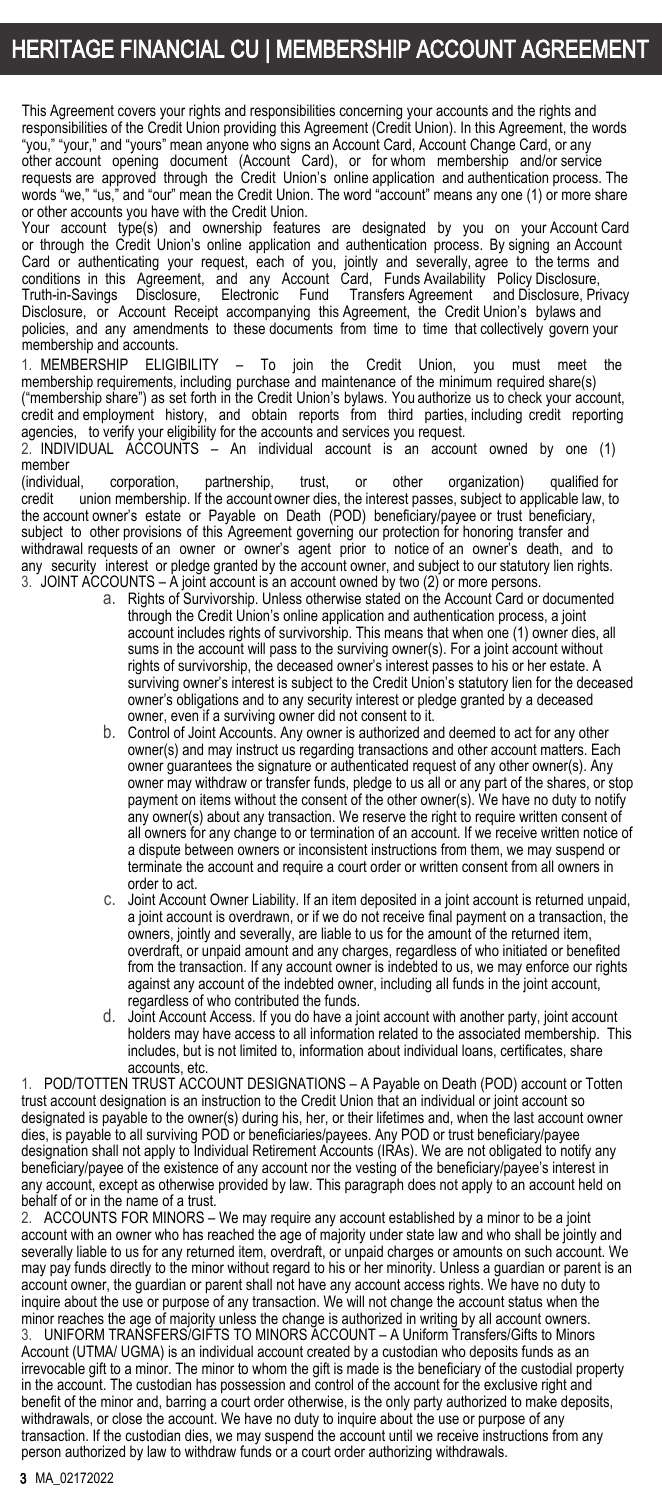7. AGENCY DESIGNATION ON AN ACCOUNT – An agency designation on an account is an instruction to us that the owner authorizes another person to make transactions as agent for the account owner regarding the accounts designated. An agent has no ownership interest in the account(s) or credit union voting rights. We have no duty to inquire about the use or purpose of any transaction made by the agent. 8. DEPOSIT OF FUNDS REQUIREMENTS – Funds may be deposited to any account, in any manner approved by the Credit Union in accordance with the requirements set forth in the Truth-in-Savings Disclosure. Deposits made by mail, at night depositories, or at un-staffed facilities are not our responsibility until we receive them. We reserve the right to refuse or to return any deposit.

a. Endorsements. We may accept transfers, checks, drafts, and other items for deposit into any of your accounts if they are made payable to, or to the order of, one (1) or more account owners even if they are not endorsed by all payees. You authorize us to supply missing endorsements of any owners if we choose. If a check, draft, or item that is payable to two (2) or more persons is ambiguous as to whether it is payable to either or both, we will process the check, draft, or item as though it is payable to all such persons. If an insurance, government, or other check or draft requires an endorsement, we may require endorsement as set forth on the item. Endorsements must be made on the back of the check or draft within 1½ inches of the top edge, although we may accept endorsements outside this space. However, any loss we incur from a delay or processing error resulting from an irregular endorsement or other markings by you or any prior endorser will be your responsibility.

b. Collection of Items. We act only as your agent and we are not responsible for handling items for deposit or collection beyond the exercise of ordinary care. We are not liable for the negligence of any correspondent or for loss in transit, and each correspondent will only be liable for its own negligence. We may send any item for collection. Items drawn on an institution located outside the United States are handled on a collection basis only. You waive any notice of nonpayment, dishonor, or protest regarding items we purchase or receive for credit or collection to your account. We reserve the right to pursue collection of previously dishonored items at any time, including giving a payor financial institution extra time beyond any midnight deadline limits.

c. Restrictive Legends. Some checks and drafts contain restrictive legends or similar limitations on the front of the item. Examples of restrictive legends include "two signatures required," "void after 60 days," and "not valid over \$500.00." We are not liable for payment of any check or draft contrary to a restrictive legend or other limitation contained in or on the item unless we have specifically agreed in writing to the restriction or limitation.

d. Final Payment. All items or Automated Clearing House (ACH) transfers credited to your account are provisional until we receive final payment. If final payment is not received, we may charge your account for the amount of such items or ACH transfers and impose a return item charge on your account. Any collection fees we incur may be charged to your account. We reserve the right to refuse or return any item or funds transfer.

e. Direct Deposits. If your account is overdrawn, you authorize us to deduct the amount your account is overdrawn from any deposit, including deposits of government payments or benefits. If we are required to reimburse the U.S. Government for any benefit payment directly deposited into your account, we may deduct the amount returned from any of your accounts, unless prohibited by law. If you file bankruptcy and fail to cancel any instructions in your direct deposit or transfer authorization, then you hereby instruct your employer and us to continue to make and apply deposits, make loan payments in order to avoid delinquency and other transfers in accordance with your authorization, until written notification is received by us to discontinue any payments or transfers.

f. Crediting of Deposits. Deposits made after the deposit cutoff time and deposits made on holidays or days other than our business days will be credited to your account on the next business day.

#### 8. ACCOUNT ACCESS - Authorized Signature.

a. Your signature on the Account Card, or authentication and approval of your account, authorizes your account access. We will not be liable for refusing to honor any item or instruction if we believe the signature is not genuine. If you have authorized the use of a facsimile signature, we may honor any check or draft that appears to bear your facsimile signature, even if it was made by an unauthorized person.

You authorize us to honor transactions initiated by a third person to whom you have given your account information, even if you do not authorize a particular transaction.

b. Access Options. You may withdraw or transfer funds from your account(s) in any manner we permit (e.g., at an automated teller machine, in person, by mail, Internet access, automatic transfer, or telephone, as applicable).We may return as unpaid any check or draft drawn on a form we do not provide, and you are responsible for any loss we incur handling such a check or draft. We have the right to review and approve any form of power of attorney and may restrict account withdrawals or transfers. We may refuse to honor a power of attorney if our refusal is conducted in accordance with applicable state law.

c. Credit Union Examination. We may disregard any information on any check or draft other than the signature of the drawer, the amount, and any magnetic encoding. You agree that we do not fail to exercise ordinary care in paying an item solely because our procedures do not provide for sight examination of items.

9. ACH & WIRE TRANSFERS – Except as amended by this Agreement, electronic fund transfers we permit that are subject to Article 4A of the Uniform Commercial Code will be subject to such provisions of the Uniform Commercial Code as enacted by the state where the main office of the Credit Union is located. We may execute certain requests for an electronic fund transfer by Fedwire. Fedwire transactions are subject to Federal Reserve Board Regulation J. You may order an electronic fund transfer to or from your account. We will debit your account for the amount of the electronic fund transfer and will charge your account for any fees related to the transfer. Unless we agree otherwise in writing, we reserve the right to refuse to execute any order to transfer funds to or from your account. We are not obligated to execute any order to transfer funds out of your account if the amount of the requested transfer plus applicable fees exceeds the available funds in your account. We are not liable for errors, delays, interruptions, or transmission failures caused by third parties or circumstances beyond our control, including mechanical, electronic, or equipment failure. We will not provide you with next day notice of ACH transfers, wire transfers, and other electronic payments credited to your account. You will receive notice of such credits on your account statements. You may contact us to determine whether a payment has been received. If we fail to properly execute a payment order, and such action results in a delay in payment to you, we will pay you dividends or interest for the period of delay as required by applicable law. The dividends or interest paid to you will be based on the lowest nominal dividend or interest rate we were paying on any account during that period.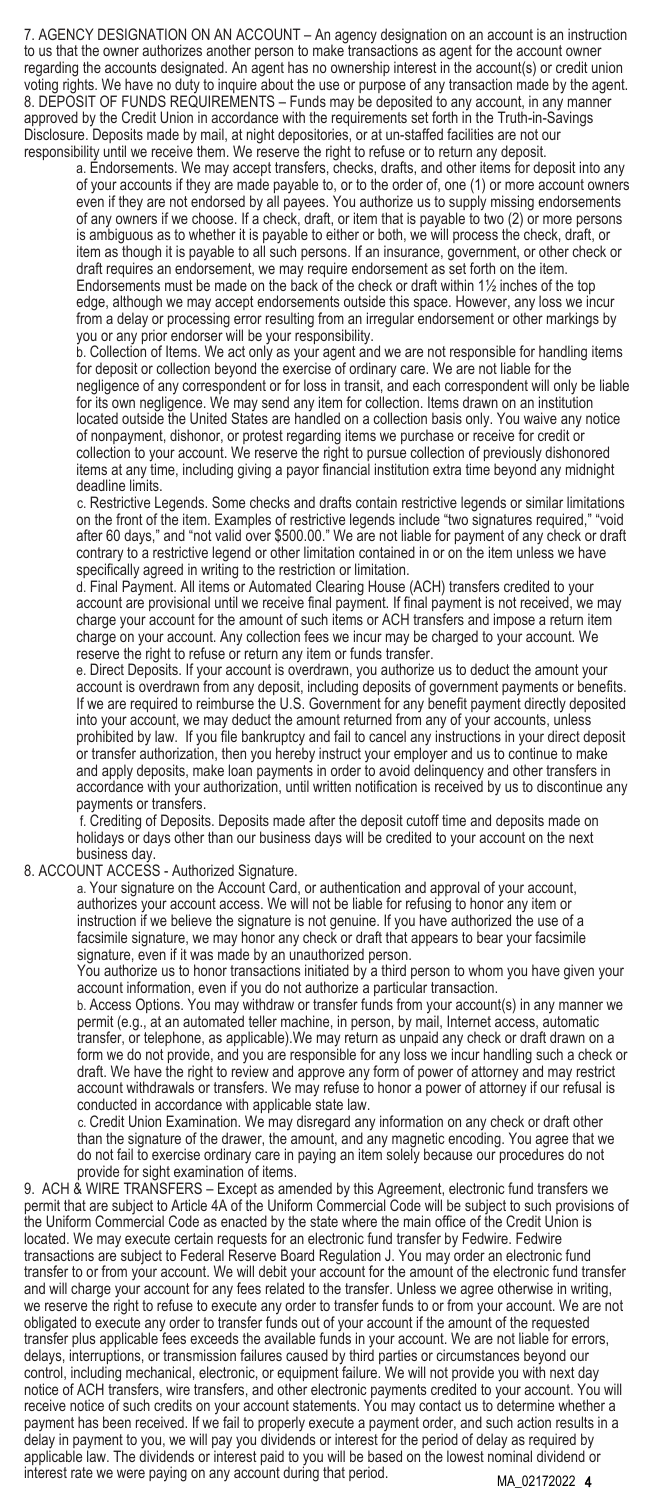From time to time, we may need to suspend processing of a transaction for greater scrutiny or verification in accordance with applicable law, and this action may affect settlement or availability of the transaction. When you initiate a wire transfer, you may identify the recipient and any financial institution by name and by account or identifying number. The Credit Union and any other financial institutions facilitating the transfer may rely strictly on the account or identifying number, even if the number identifies a different person or financial institution. Any account owner may amend or cancel a payment order, even if that person did not initiate the order. We may refuse any request to amend or cancel a payment order that we believe will expose the Credit Union to liability or loss. Any request that we accept to amend or cancel a payment order will be processed within a reasonable time after it is received. You agree to hold us harmless from and indemnify us for all losses and expenses resulting from any actual or attempted amendment or cancellation of a payment order. We may require you to follow a security procedure to execute a payment order or certain electronic fund transfer transactions. We will notify you of any such security procedures. Unless we permit you to establish a different security procedure, you agree that the security procedures contained in the Credit Union's policies, of which we have notified you, are commercially reasonable verification of payment orders and other electronic fund transfers. If we permit you to establish a different security procedure, you agree that procedure is a commercially reasonable method of verifying electronic funds transfers. If we conduct a remittance transfer(s) on your behalf acting as a remittance transfer provider, such transactions will be governed by 12 C.F.R. part 1005, subpart B-Requirements for remittance transfers. A "remittance transfer" is an electronic transfer of funds of more than \$15.00 which is requested by a sender and sent to a designated recipient in a foreign country by a remittance transfer provider. Terms applicable to such transactions may vary from those disclosed herein and will be disclosed to you at the time such services are requested and rendered in accordance with applicable law.

10. ACCOUNT RATES AND FEES – We pay account earnings and assess fees against your account as set forth in the Truth-in-Savings Disclosure and Schedule of Fees and Charges (Fee Schedule). We may change the Truth-in-Savings Disclosure or Schedule of Fees and Charges at any time and will notify you as required by law.

11. TRANSACTION LIMITATIONS –

a. Withdrawal Restrictions. We will pay checks or drafts, permit withdrawals, and make transfers from available funds in your account. The availability of funds in your account may be delayed as described in our Funds Availability Policy Disclosure. Checks or other transfer or payment orders which are drawn against an insufficient available balance are subject to a NSF fee. You agree the Credit Union may charge a NSF fee for returning items presented against your account that would exceed your available balance. We may also pay checks or drafts, permit withdrawals, and make transfers from your account from insufficient available funds if you have established an overdraft protection plan or, if you do not have such a plan with us, in accordance with our overdraft payment policy.

b. We may refuse to allow a withdrawal in some situations and will advise you accordingly if: (1) there is a dispute between account owners (unless a court has ordered the Credit Union to allow the withdrawal); (2) a legal garnishment or attachment is served; (3) the account secures any obligation to us; (4) required documentation has not been presented; or (5) you fail to repay a credit union loan on time; (6) there has been a forgery or other fraud-related activity reported or committed involving your account. We may require you to give written notice of seven (7) to 60 days before any intended withdrawals

c. Returning Items. We may charge a fee for an insufficient funds (NSF) item each time an item is presented against your available balance.

We may charge you a NSF fee each time an item is presented and returned even if the item has previously been presented and returned and you have previously been assessed a NSF fee. For example, if you wrote a check to a merchant (or other individual or entity) who submitted the payment to the Credit Union and we returned the item (resulting in a NSF fee), the merchant may re-present the check for payment again (or submit the item as an ACH). If the second and any subsequent presentments or<br>submissions are returned unpaid, we may charge a NSF fee for each time we return the item. You understand this means you could be charged multiple NSF fees for one check that you wrote as that check (or ACH created from a check) could be presented and returned more than once. Similarly, if you authorize a merchant (or other individual or entity) to electronically debit your account, such as an ACH debit, you understand there could be multiple submissions of the electronic request which could result in multiple NSF fees. You agree that we do not determine whether and when an item or transaction will be presented or submitted for payment. Rather, we determine whether or not the available balance is sufficient to pay a presented or submitted item or transaction.

c. Transfer Limitations. We may limit the dollar amount or the number of transfers from your account. Please consult your Truth-in-Savings Disclosure or your Electronic Fund Transfers Agreement and Disclosure.

12. CERTIFICATE ACCOUNTS – Any time deposit, term share, share certificate, or certificate of deposit account allowed by state law (certificate account), whichever we offer, is subject to the terms of this Agreement, the Truth-in-Savings Disclosure, and the Account Receipt for each account, the terms of which are incorporated herein by reference.

13. OVERDRAFTS -

a. Payment of Overdrafts. If, on any day, the available balance in your share or deposit account are not sufficient to pay the full amount of a check, draft, transaction, or other item, plus any applicable fee that is posted to your account, we may return the item or pay it, as described below. The Credit Union's determination of an insufficient available account balance may be made at any time between presentation and the Credit Union's midnight deadline with only one review of the account required. We do not have to notify you if your account does not have a sufficient available balance in order to pay an item. Your account may be subject to a charge for each item regardless of whether we pay or return the item. If we offer standard overdraft services, this service allows us to authorize payment for the following types of transactions regardless of whether your share or deposit account has sufficient available funds: (1) share drafts/checks and other transactions made using your checking account, except as otherwise described below; (2) automatic bill payments; (3) ACH transactions. For ATM and one-time debit card transactions, you must affirmatively consent to such coverage. Without your consent, the Credit Union may not authorize and pay an ATM or one-time debit card transaction that exceeds the available balance in your account. If you have established a service linking your share or deposit account with other individual or joint accounts, you authorize us to transfer funds from another account of yours to cover an insufficient item, including transfers from a share or deposit account, an overdraft line-of-credit account, or other account you so designate.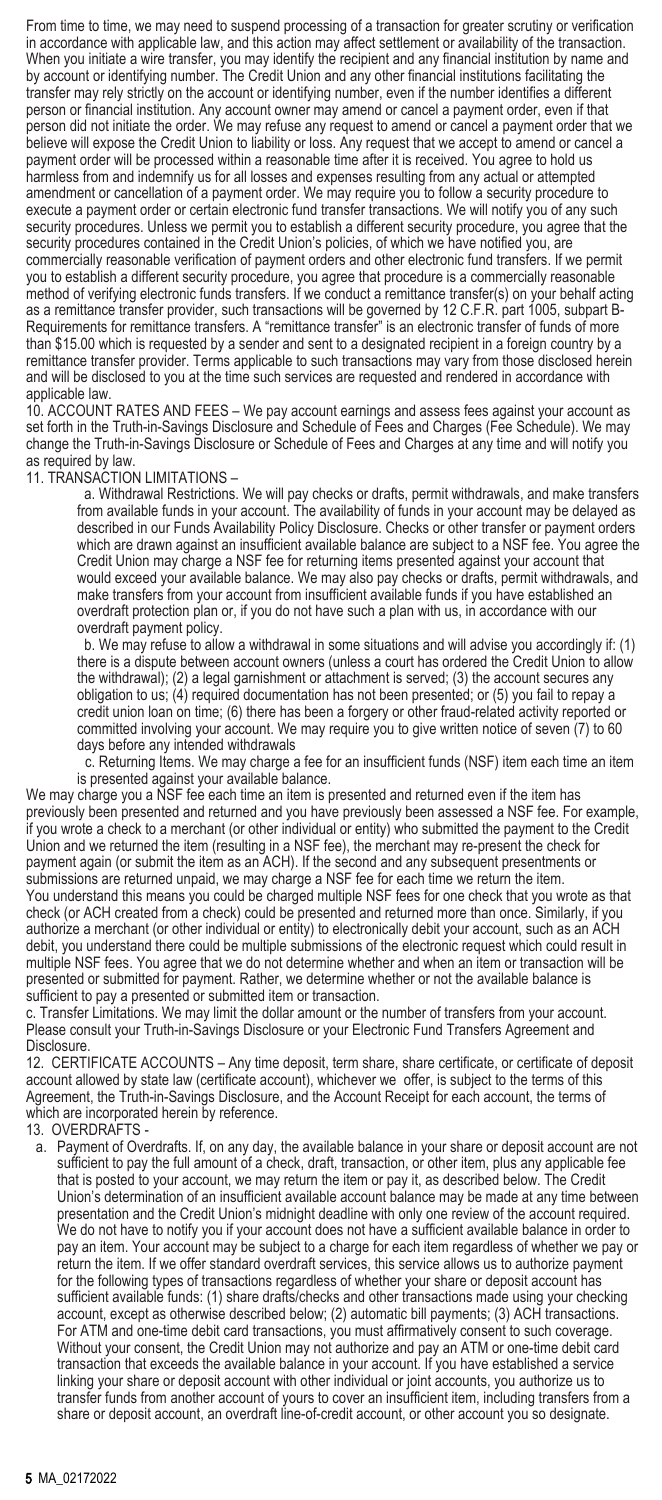b. Services and fees for these transactions are shown in the document the Credit Union uses to capture your affirmative consent and the Schedule of Fees and Charges.

c. Available Balance vs. Actual Balance. Your checking account has two kinds of balances: the actual balance and the available balance. The actual balance is the amount of money that is actually in your account at any given time. It reflects transactions that have posted to your account, but it does not include transactions that have been authorized and are pending. Your available balance is the amount of money in your account that is available to you to use without overdrawing your account. The available balance takes into account holds placed on deposits and pending transactions (such as pending debit card purchases) that have been authorized but that have not yet posted to your account. We use your available balance to determine whether sufficient funds are available when transactions attempt to clear the account and for determining whether to charge an overdraft or NSF fee. Importantly, you may still overdraw your account even though the available balance appears to show there are sufficient funds to cover a transaction that you want to make. This is because while your available balance reflects holds on deposits and pending transactions it may not reflect outstanding checks and automatic bill payments (or other outstanding transactions) that you have authorized but that have not yet posted to your account. Except as otherwise agreed in writing, if we exercise our right to use our discretion to pay such items that result in an insufficiency of funds in your account, we do not agree to pay them in the future and may discontinue coverage at any time without notice. If we pay these items or impose a fee that results in insufficient funds in your account, you agree to pay the insufficient amount, including the fee assessed by us, in accordance with our standard overdraft services or any other service you may have authorized with us, or if you do not have such protections with us, in accordance with any overdraft payment policy we have, as applicable.

d. Order of Payments. Checks, drafts, transactions, and other items may not be processed in the order that you make them or in the order that we receive them. We may, at our discretion, pay a check, draft, or item, and execute other transactions on your account in any order we choose. The order in which we process checks, drafts, or items, and execute other transactions on your account may affect the total amount of overdraft or NSF fees that may be charged to your account. Transactions will be processed against the available balance in the account at the time of processing. Please contact us if you have questions about how we pay checks or drafts and process transfers and withdrawals.

e. Courtesy Pay. Except as otherwise agreed in writing, if we exercise our right to use our discretion to pay an overdraft through the Courtesy Pay program, we do not agree to pay overdrafts under said program in the future and may discontinue covering overdrafts at any time without notice. If we pay an overdraft through the Courtesy Pay program and impose a fee that overdraws your account, you agree to pay the overdrawn amount in accordance with the Courtesy Pay program.

There is a per item fee for overdraft created by checks, in person withdrawals, ATM withdrawals, or by other electronic means as applicable. Please refer to the Fee Schedule for current fee information.

15. POSTDATED AND STALEDATED CHECKS OR DRAFTS – You agree not to issue any check or draft that is payable on a future date (postdated). If you do issue a check or draft that is postdated and we pay it before that date, you agree that we shall have no liability to you for such payment. You agree not to deposit checks, drafts, or other items before they are properly payable. We are not obligated to pay any check or draft drawn on your account that is presented more than six (6) months past its date. 16. STOP PAYMENT ORDERS –

- a. Stop Payment Order Request. Any owner may request a stop payment order on any check or draft drawn on the owner's account. To be binding, the order must be in writing, dated and signed, and must accurately describe the check or draft, including the exact account number, the check or draft number, and the exact amount of the check or draft. This exact information is necessary for the Credit Union's computer to identify the check or draft. If we receive incorrect or incomplete information, we will not be responsible for failing to stop payment on the check or draft. In addition, we must receive sufficient advance notice of the stop payment order to allow us a reasonable opportunity to act on it. If we re-credit your account after paying a check or draft over a valid and timely stop payment order, you agree to sign a statement describing the dispute with the payee, to assign to us all of your rights against the payee or other holders of the check or draft, and to assist us in any legal action.
- b. Duration of Order. Oral stop payment orders for check or drafts will lapse within 14 calendar days unless confirmed in writing within that time. Written stop payment orders for checks or drafts are effective for six (6) months and may be renewed for additional six (6) month periods by requesting in writing that the stop payment order be renewed within a period during which the stop payment
- order is effective. We are not required to notify you when a stop payment order expires. c. Liability. Fees for stop payment orders are set forth in the Truth in Savings Disclosure or Schedule of Fees and Charges. Payment on any certified check, cashier's check, teller's check, or any other check, draft, or payment guaranteed by us may be stopped only according to the provisions of Section 4-403 of the Uniform Commercial Code as enacted by the state of New York. Although payment of an item may be stopped, you may remain liable to any item holder, including us. You agree to indemnify and hold the Credit Union harmless from all costs, including attorney's fees, damages, or claims related to our refusing payment of an item, including claims of any joint account owner, payee, or endorsee in failing to stop payment of an item as a result of incorrect information provided by you.

17. CREDIT UNION LIABILITY – If we do not properly complete a transaction according to this Agreement, we will be liable for your losses or damages not to exceed the amount of the transaction, except as otherwise provided by law. We will not be liable if: (1) the transaction exceeds the available balance in your account; (2) circumstances beyond our control prevent the transaction; (3) your loss is caused by your, or another financial institution's, negligence; or (4) your account funds are subject to legal process or other claim. We will not be liable for consequential damages, except liability for wrongful dishonor. We exercise ordinary care if our actions or non-actions are consistent with applicable state law, Federal Reserve regulations and operating letters, clearinghouse rules, and general financial institution practices followed in the area we serve. You grant us the right, in making payments of deposited funds, to rely exclusively on the form of the account and the terms of this Agreement. Any conflict regarding what you and our employees say or write will be resolved by reference to this Agreement.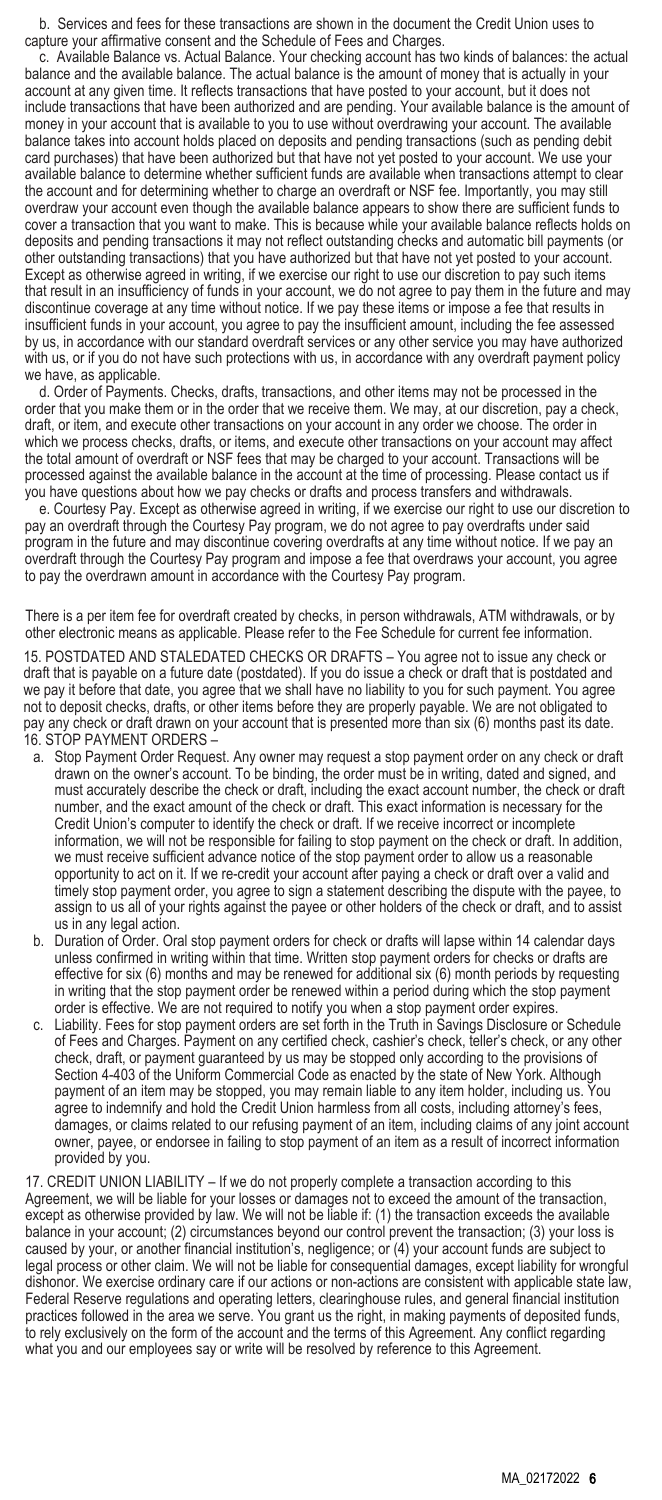18. CHECKS OR DRAFTS PRESENTED FOR PAYMENT IN PERSON – We may refuse to accept any check or draft drawn on your account that is presented for payment in person. Such refusal shall not constitute a wrongful dishonor of the check or draft, and we shall have no liability for refusing payment. You agree that we may require a nonmember to provide appropriate physical and/or documentary identification as a condition of cashing a check or draft drawn on your account. You also agree that we may refuse to cash the check or draft, even if it is properly payable and proper identification is provided, and such refusal shall not constitute wrongful dishonor of your check or draft. If we agree to cash a check or draft that is presented for payment in person, we may require the presenter to pay a fee. Any applicable check or draft cashing fees are stated in the Schedule of Fees and Charges. You understand and agree that a nonmember seeking to cash a check or draft drawn on your account retains the ability to deposit the check or draft with their own financial institution which would result in your check or draft being presented to us through normal check processing channels.

19. REMOTELY CREATED CHECKS OR DRAFTS – For purposes of this paragraph, "account" means a transaction account, credit account, or any other account on which checks or drafts may be drawn. A remotely created check or draft is a check or draft created by someone other than the person on whose account the check or draft is drawn. A remotely created check or draft is generally created by a third party payee as authorized by the owner of the account on which the check or draft is drawn. Authorization is usually made over the telephone or through on-line communication. The owner of the account does not sign a remotely created check or draft. In place of the owner's signature, the remotely created check or draft usually bears a statement that the owner authorized the check or draft or bears the owner's printed or typed name. If you authorize a third party to draw a remotely created check or draft against your account, you may not later revoke or change your authorization. It is your responsibility to resolve any authorization issues directly with the third party. We are not required to credit your account and may charge against your account any remotely created check or draft for which the third party has proof of

your authorization. 20. PLEDGE/STATUTORY LIEN – Unless prohibited by law, you pledge and grant as security for all obligations you may have now or in the future, except obligations secured by your principal residence, all shares and dividends and all deposits and interest, if any, in all accounts you have with us now and in the future. If you pledge a specific dollar amount in your account(s) for a loan, we will freeze the funds in your account(s) to the extent of the outstanding balance of the loan or, if greater, the amount of the pledge if the loan is a revolving loan. Otherwise, funds in your pledged account(s) may be withdrawn unless you are in default. Federal or state law gives us a lien on all shares and dividends and all deposits and interest, if any, in accounts you have with us now and in the future. Except as limited by federal or state law, the statutory lien gives us the right to apply the balance of all your accounts to any obligation on which you are in default including but not limited to delinquent loan and negative share balances. After you are in default, we may exercise our statutory lien rights without further notice to you. Your pledge and our statutory lien rights will allow us to apply the funds in your account(s) to what you owe when you are in default, except as limited by federal or state law. If we do not apply the funds in your account(s) to satisfy your obligation, we may place an administrative freeze on your account(s) in order to protect our statutory lien rights and may apply the funds in your account(s) to the amount you owe us at a later time. The statutory lien and your pledge do not apply to any Individual Retirement Account or any other account that would lose special tax treatment under federal or state law if given as security. By not enforcing our right to apply funds in your account to your obligations that are in default, we do not waive our right to enforce these rights at a later time.

Your account is nontransferable and nonnegotiable. The funds in your account may not be pledged to secure any obligations of an owner, except obligations with the credit union.

21. LEGAL PROCESS – If any legal action is brought against your account, we may pay out funds according to the terms of the action or refuse any payout until the dispute is resolved, as permitted by law. Any expenses or attorney fees we incur responding to legal process may be charged against your account without notice, unless prohibited by law. Any legal process against your account is subject to our lien and security interest.

22. ACCOUNT INFORMATION – Upon request, we will give you the name and address of each agency from which we obtain a credit report regarding your account. We agree not to disclose account information to third parties except when: (1) it is necessary to complete a transaction; (2) the third party seeks to verify the existence or condition of our account in accordance with applicable law; (3) such disclosure complies with the law or a government agency or court order; (4) as explained in our Privacy Policy; or (5) you give us written permission. 23. NOTICES –

24. Name or Address Changes. You are responsible for notifying us of any name or address change. The Credit Union is only required to attempt to communicate with you at the most recent address you have provided to us. Address changes may be completed in person, by US Postal Mail, by sending a Secure Message through online banking or on our website or phone app. If we attempt to locate you, we may impose a service fee as set forth in the Truth-in-Savings Disclosure or Schedule of Fees and Charges. 25. Notice of Amendments. Except as prohibited by applicable law, we may change the terms of this Agreement at any time. We will notify you of any change in terms, rates, or fees as required by law. We reserve the right to waive any terms of this Agreement. Any such waiver shall not affect our right to future enforcement.

26. Effect of Notice. Any written notice you give us is effective when we receive it. Any written notice we give to you is effective when it is deposited in the U.S. mail, postage prepaid, and addressed to you at your statement mailing address. Notice to any account owner is considered notice to all account owners. 27. Electronic Notices. If you have agreed to receive notices electronically, we may send you notices electronically and discontinue mailing paper notices to you until you notify us that you wish to reinstate receiving paper notices.

28. TAXPAYER IDENTIFICATION NUMBER AND BACKUP WITHHOLDING – Your failure to furnish a correct Taxpayer Identification Number (TIN) or meet other requirements may result in backup withholding. If your account is subject to backup withholding, we must withhold and pay to the Internal Revenue Service (IRS) a percentage of dividends, interest, and certain other payments. If you fail to provide your TIN, we may suspend opening your account.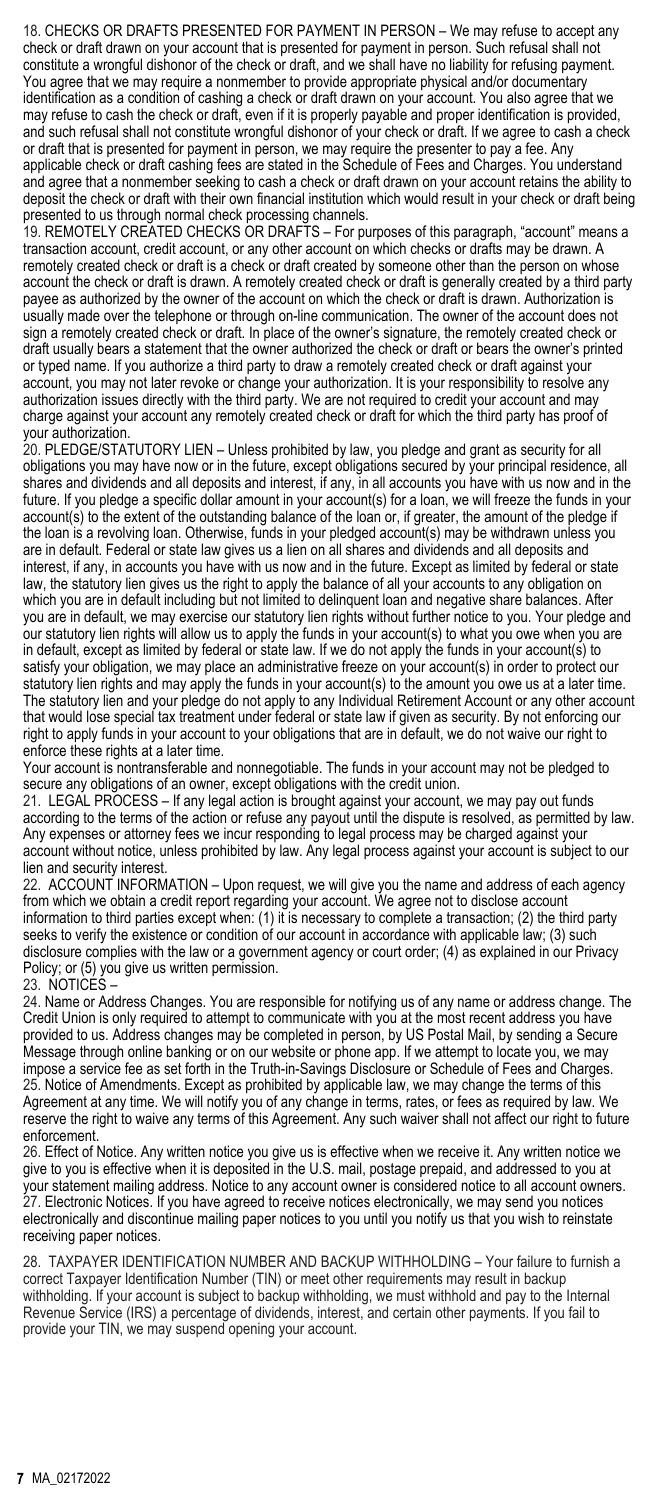#### 29. STATEMENTS –

- a. Contents. If we provide a periodic statement for your account, you will receive a periodic statement of transactions and activity on your account during the statement period as required by applicable law. If a periodic statement is provided, you agree that only one (1) statement is necessary for joint accounts. For share draft or checking accounts, you understand and agree that your original check or draft, when paid, becomes property of the Credit Union and may not be returned to you, but copies of the check or draft may be retained by us or by payable-through financial institutions and may be made available upon your request. You understand and agree that statements are made available to you on the date they are sent to you. You also understand and agree that checks, drafts, or copies thereof are made available to you on the date the statement is sent to you, even if the checks or drafts do not accompany the statement.
- b. Examination. You are responsible for promptly examining each statement upon receiving it and reporting any irregularities to us. If you fail to report any irregularities such as forged, altered, unauthorized, unsigned, or otherwise fraudulent items drawn on your account, erroneous payments or transactions, or other discrepancies reflected on your statement within 60 days of the date we sent the statement to you, we will not be responsible for your loss. We also will not be liable for any items that are forged or altered in a manner not detectable by a reasonable person, including the unauthorized use of a facsimile signature machine. Please refer to the Electronic Fund Transfers Agreement and Disclosure to determine your notification obligations in the event of unauthorized electronic fund transfers or other errors in connection with such transfers.
- c. Notice to Credit Union. You agree that the Credit Union's retention of checks or drafts does not alter or waive your responsibility to examine your statements or the time limit for notifying us of any errors. The statement will be considered correct for all purposes, and we will not be liable for any payment made or charge to your account unless you notify us in writing within the above time limit for notifying us of any errors. If you fail to receive a periodic statement, you agree to notify us

within 14 days of the time you regularly receive a statement. 30. INACTIVE ACCOUNTS – If your account falls below any applicable minimum balance and you have not made any transactions over a period specified in the Truth-in-Savings Disclosure or Schedule of Fees and Charges, we may classify your account as inactive or dormant. Unless prohibited by applicable law, we may charge a service fee, as set forth in the Truth-in-Savings Disclosure or Schedule of Fees and Charges, for processing your inactive account. If we impose a fee, we will notify you, as required by law, at your last known address. You authorize us to transfer funds from another account of yours to cover any service fees, if applicable. To the extent allowed by law, we reserve the right to transfer the account funds to an account payable and to suspend any further account statements. If a deposit or withdrawal has not been made on the account and we have had no other sufficient contact with you within the period specified by state law, the account will be presumed to be abandoned. Funds in abandoned accounts will be reported and remitted in accordance with state law. Once funds have been turned over to the state, we have no further liability to you for such funds, and if you choose to reclaim such funds, you must apply to the appropriate state agency.

31. SPECIAL ACCOUNT INSTRUCTIONS – You may request that we facilitate certain trust, will, or courtordered account arrangements. However, because we do not give legal advice, we cannot counsel you as to which account arrangement most appropriately meets the specific requirements of your trust, will, or court order. If you ask us to follow any instructions that we believe might expose us to claims, law suits, expenses, liabilities, or damages, whether directly or indirectly, we may refuse to follow your instructions or may require you to indemnify us or post a bond or provide us with other protection. We may require that account changes requested by you, or any account owner, such as adding or closing an account or service, be evidenced by a signed Account Change Card or other document which evidences a change to an account and accepted by us.

32. TERMINATION OF ACCOUNT – We may terminate your account at any time without notice to you or may require you to close your account and apply for a new account if: (1) there is a change in owners or authorized signers; (2) there has been a forgery or fraud reported or committed involving your account; (3) there is a dispute as to the ownership of the account or of the funds in the account; (4) any checks or drafts are lost or stolen; (5) there are excessive returned unpaid items not covered by an overdraft protection plan; (6) there has been any misrepresentation or any other abuse of any of your accounts; or (7) we reasonably deem it necessary to prevent a loss to us; or (8) as otherwise permitted by law. You may terminate an individual account by giving written notice. We reserve the right to require the consent of<br>all owners to terminate a joint account. We are not responsible for payment of any check, draft, withdrawal, transaction, or other item after your account is terminated; however, if we pay an item after termination, you agree to reimburse us.

33. TERMINATION OF MEMBERSHIP & LIMITATION OF SERVICES – You may terminate your membership by giving us written notice or by withdrawing your minimum required membership share(s), if any, and closing all your accounts. Heritage Financial Credit Union reserves the right, at its sole discretion, to terminate access to your accounts/services and the related services or any portion thereof at any time, without notice. You may be expelled for any reason, as allowed by applicable law. We may restrict account access and services when your account is being misused; you have demonstrated conduct which is abusive in nature; as outlined in any policy we have adopted regarding restricting services; or as otherwise permitted by law. Termination will not release you from any fees or obligations you owe us, those incurred in the process of closing your accounts or services or your liability on outstanding items or transactions.

34. DEATH OF ACCOUNT OWNER – We may continue to honor all transfer orders, withdrawals, deposits, and other transactions on an account until we know of a member's death. Once we know of a member's death, we may pay checks or drafts or honor other payments or transfer orders authorized by the deceased member for a period of ten (10) days after that date unless we receive instructions from any person claiming an interest in the account to stop payment on the checks, drafts, or other items. We may require anyone claiming a deceased owner's account funds to indemnify us for any losses resulting from our honoring that claim. This Agreement will be binding upon any heirs or legal representatives of any account owner.

35. UNLAWFUL INTERNET GAMBLING AND OTHER ILLEGAL ACTIVITIES – You agree that you are not engaged in unlawful Internet gambling or any other illegal activity. You agree that you will not use any of your accounts, access devices or services for unlawful Internet gambling or other illegal activities. We may terminate your account relationship if you engage in unlawful Internet gambling or other illegal activities. Federal law prohibits the conduct of any transactions related to Unlawful Internet Gambling. By agreeing to the terms of this Agreement, you hereby certify that neither you, nor your business, have any involvement in conducting or processing Unlawful Internet Gambling transactions. If, at a future date, your business begins processing Internet Gambling transactions or payments, you must notify Heritage Financial Credit Union.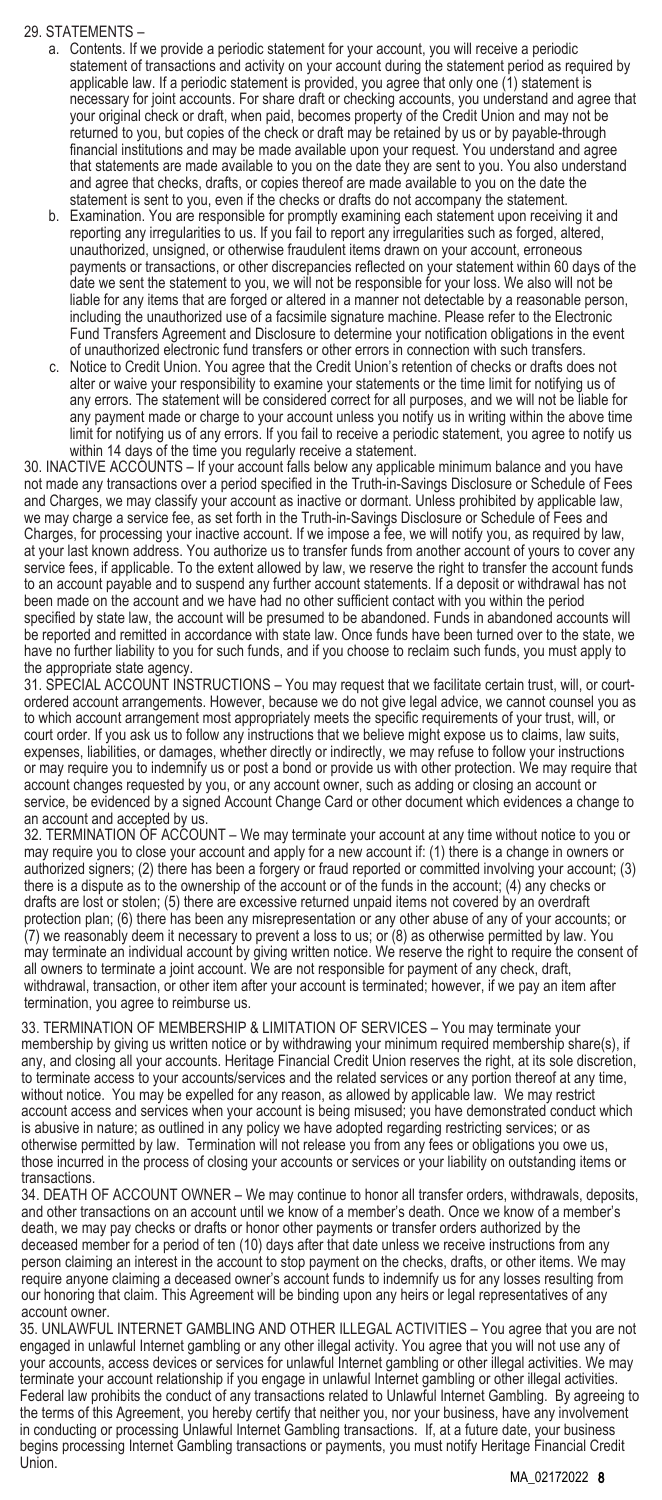36. SEVERABILITY – If a court holds any portion of this Agreement to be invalid or unenforceable, the remainder of this Agreement shall not be invalid or unenforceable and will continue in full force and effect. All headings are intended for

reference only and are not to be construed as part of the Agreement.

37. ENFORCEMENT – You are liable to us for any losses, costs, or expenses we incur resulting from your failure to follow this Agreement. You authorize us to deduct any such losses, costs, or expenses from your account without prior notice to you. If we bring a legal action to collect any amount due under or to enforce this Agreement, we shall be entitled, subject to applicable law, to payment of reasonable attorney's fees and costs, including fees on any appeal, bankruptcy proceedings, and any post-judgment collection actions.

38. GOVERNING LAW – This Agreement is governed by the Credit Union's bylaws, federal laws and regulations, the laws, including applicable principles of contract law, and regulations of the state in which the Credit Union's main office is located, and local clearinghouse rules, as amended from time to time. As permitted by applicable law, you agree that any legal action regarding this Agreement shall be brought in the county in which the Credit Union is located.

39. NEGATIVE INFORMATION NOTICE – We may report information about your loan, share, or deposit accounts to credit bureaus. Late payments, missed payments, or other defaults on your accounts may be reflected in your credit report.

40. COMMUNICATIONS AND CONSENT – You agree that funds in any account(s) with us can be transferred, upon the telephone request of any signer on the account, to another account with us or to any other financial institution.

Furthermore, we reserve the right to refuse to execute any telephone request or order. You consent that any phone call with us may be monitored or recorded by us or our affiliates. By providing telephone number(s) to us, now or at any later time, you authorize us and our affiliates and designees to contact you regarding your account(s) with the Credit Union and its affiliates at such numbers using any means, including but not limited to placing calls using an automated dialing system to cell, VoIP or other wireless phone number, or by sending prerecorded messages or text messages, even if charges may be incurred for the calls or text messages.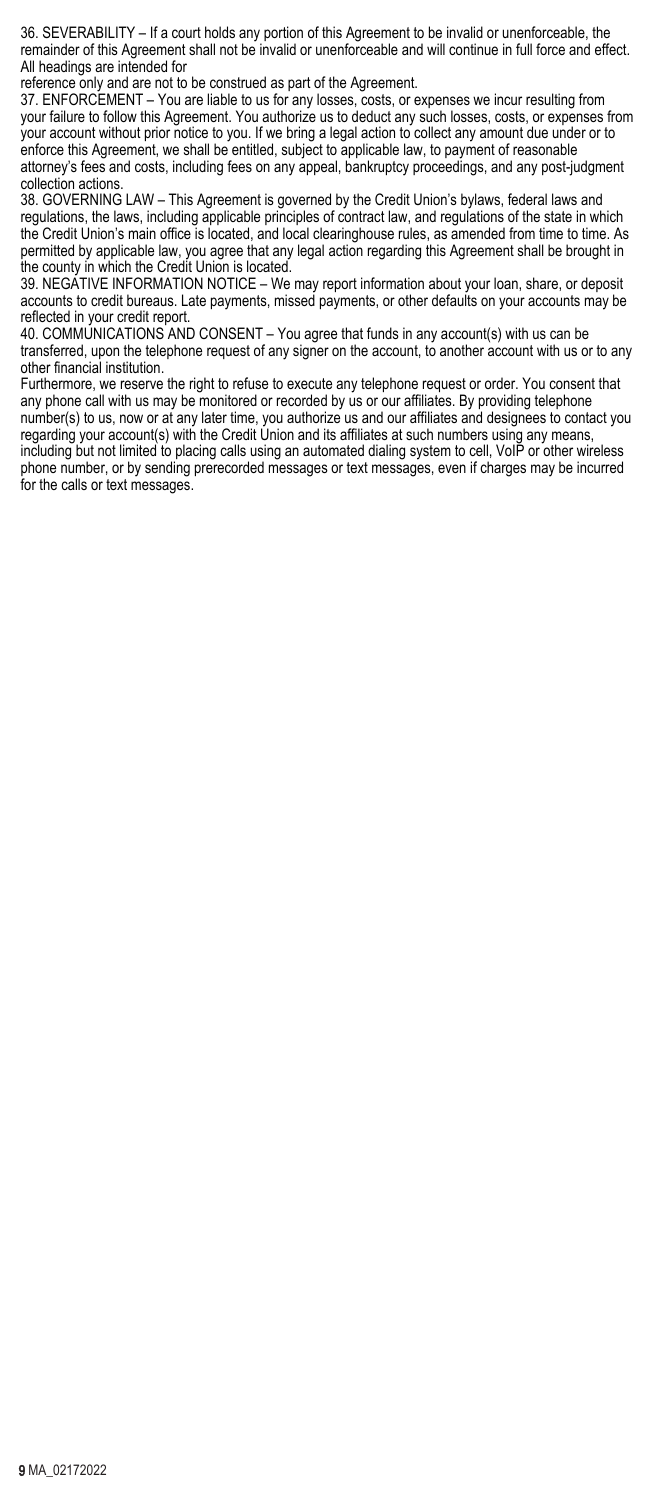### HERITAGE FINANCIAL CU | ELECTRONIC FUNDS TRANSFER

This Electronic Fund Transfers Agreement and Disclosure is the contract which covers your and our rights and responsibilities concerning the electronic fund transfers (EFT) services offered to you by Heritage Financial Credit Union ("Credit Union"). In this Agreement, the words "you," "your," and "yours" mean<br>those who sign the application or account card as applicants, joint owners, or any authorized users. The<br>words "we," "us savings and checking accounts you have with the Credit Union. Electronic fund transfers are electronically initiated transfers of money from your account through the EFT services described below. By signing an application or account card for EFT services, signing your card, or using any service, each of you, jointly and severally, agree to the terms and conditions in this Agreement and any amendments for the EFT services offered. Furthermore, electronic fund transfers that meet the definition of remittance transfers are governed by 12 C.F.R. part 1005, subpart B-Requirements for remittance transfers, and consequently, terms of this agreement may vary for those types of transactions. A "remittance transfer" is an electronic transfer of funds of more than \$15.00 which is requested by a sender and sent to a designated recipient in a foreign country by a remittance transfer provider. Terms applicable to such transactions may vary from those disclosed herein and will be disclosed to you at the time such services are requested and rendered in accordance with applicable law.

1. EFT SERVICES – If approved, you may conduct any one (1) or more of the EFT services offered by the Credit Union.

a. Visa Check Card. If approved, you may use your card to purchase goods and services from participating merchants. If you wish to pay for goods or services over the Internet, you may be required to provide card number security information before you will be permitted to complete the transaction. You agree that you will not use your card for any transaction that is illegal under applicable federal, state, or local law, including, but not limited to, illegal gambling. Funds to cover your card purchases will be deducted from your checking account. For one-time debit card transactions, you must consent to the Credit Union's overdraft protection plan in order for the transaction amount to be covered under the plan. Without your consent, the Credit Union may not authorize and pay an overdraft resulting from these types of transactions. Services and fees for overdrafts are shown in the document the Credit Union uses to capture the member's opt-in choice for overdraft protection and the Schedule of Fees and Charges ("Fee Schedule").

For other types of transactions, if the available balance in your account is not sufficient to pay the transaction amount, the Credit Union may pay the amount and treat the transaction as a request to transfer funds from other deposit accounts, approved overdraft protection accounts, or loan accounts that you have established with the Credit Union. If you initiate a transaction that overdraws your account, you agree to make immediate payment of any overdrafts together with any service charges to the Credit Union. In the event of repeated overdrafts, the Credit Union may terminate all services under this Agreement. You may use your card and personal identification number (PIN) in ATMs of the Credit Union, Visa and NYCE networks, and such other machines or facilities as the Credit Union may designate. In addition, you may use your card without a PIN for certain transactions on the Visa and NYCE networks. However, provisions of this Agreement relating to Visa transactions do not apply to transactions processed through non-Visa networks. To initiate a Visa Debit transaction, you may sign a receipt, provide a card number or swipe your card through a point-of-sale (POS) terminal and choose to route the transaction over a Visa network. Please refer to the Member Liability section of this Agreement for terms and conditions.

At the present time, you may also use your card to:

- Make deposits to your savings and checking accounts.
- Withdraw funds from your savings and checking accounts.
- Transfer funds from your savings and checking accounts.
- Obtain balance information for your savings and checking accounts.
- Access your Overdraft Protection accounts.

• Make point-of-sale (POS) transactions with your card and personal identification number (PIN) to purchase goods or services at merchants that accept Visa.

• Order goods or services by mail or telephone from places that accept Visa.

The following limitations on Visa Check Card transactions may apply:

• You may purchase up to a maximum of \$5,000.00 per day.

• You may withdraw up to a maximum of \$1,000.00 in any one (1) day from an ATM, if there are sufficient available funds in your account.

• You may purchase up to a maximum of \$5,000.00 from POS terminals per day, if there are sufficient available funds in your account.

• For security purposes, there are other limits on the frequency and amount of transfers available at ATMs.

- You may transfer up to the available balance in your accounts at the time of the transfer.
- Aggregate withdrawal limit per day for ATM and POS purchases combined cannot exceed \$5,000.00. b. Heritage iTalk. If we approve iTalk for your accounts, a separate personal identification number (PIN) will be assigned to you. You must use your personal identification number (PIN) along with your
- account number to access your accounts. At the present time, you may use iTalk to:
- c. Withdraw funds by check from any account excluding certificates and IRA accounts.<br>d. Transfer funds from any account excluding certificates and IRA accounts.
- Transfer funds from any account excluding certificates and IRA accounts.
- e. Obtain balance information for all deposit and loan accounts.
- Make loan payments from all accounts excluding certificates and IRA accounts.
- g. Access your Home Equity Line of Credit (HELOC) account.
- Determine if a particular item has cleared.
- Obtain tax and IRA information on amounts earned on savings and checking accounts or interest paid on loan accounts.
- j. Verify the last date and amount of your payroll deposit.<br>k Verify deposit and withdrawal information.
- Verify deposit and withdrawal information.

Your accounts can be accessed under iTalk via a touch-tone telephone only. iTalk service will be available for your convenience 24 hours per day. This service may be interrupted for a short time each day for data processing. The following limitations on iTalk transactions may apply:

There is no limit to the number of inquiries, transfers, or withdrawal requests you may make in any one (1) day.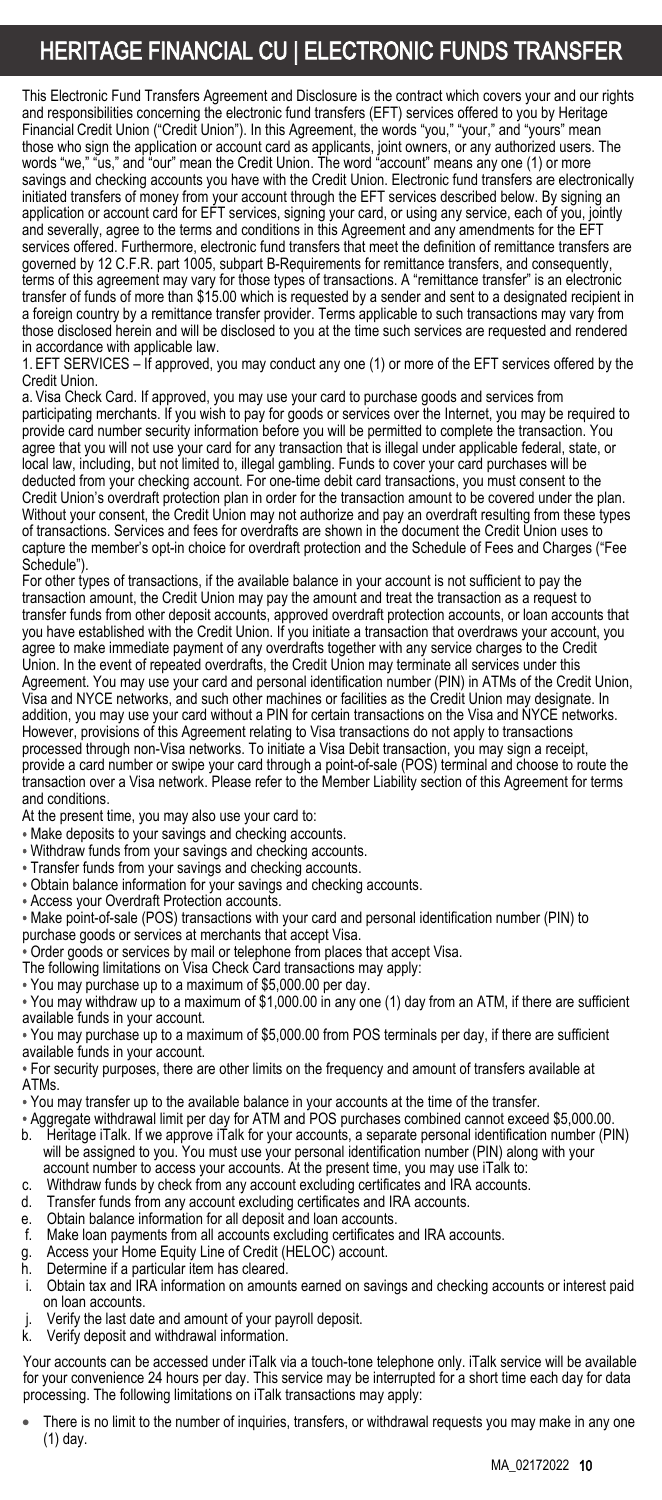The Credit Union reserves the right to refuse any transaction which would exceed the available balance in your account, exceed a credit limit, lower an account below a required balance, or otherwise require us to increase our required reserve on the account. All checks are payable to you as a primary member and will be mailed to your address of record. The Credit Union may set other limits on the amount of any transaction, and you will be notified of those limits. The Credit Union may refuse to honor any transaction for which you do not have sufficient available verified funds. The service will discontinue if no transaction is entered after numerous unsuccessful attempts to enter a transaction and there may be limits on the duration of each telephone call.

a. Preauthorized EFTs.

- Direct Deposit. Upon instruction of (i) your employer, (ii) the Treasury Department or (iii) other financial institutions, the Credit Union will accept direct deposits of your paycheck or federal recurring payments, such as Social Security, to your savings and/or checking account.
- Preauthorized Debits. Upon instruction, we will pay certain recurring transactions from your savings and/or checking accounts.
- Stop Payment Rights. If you have arranged in advance to make electronic fund transfers out of your account(s) for money you owe others, you may stop payment on preauthorized transfers from your account. You must notify us orally or in writing at any time up to three (3) business days before the scheduled date of the transfer. We may require written confirmation of the stop payment order to be made within 14 days of any oral notification. If we do not receive the written confirmation, the oral stop payment order shall cease to be binding 14 days after it has been made. A stop payment request may apply to a single transfer, multiple transfers, or all future transfers as directed by you, and will remain in effect unless you withdraw your request or all transfers subject to the request have been returned.
- Notice of Varying Amounts. If these regular payments may vary in amount, the person you are going to pay is required to tell you, ten (10) days before each payment, when it will be made and how much it will be. You may choose instead to get this notice only when the payment would differ by more than a certain amount from the previous payment or when the amount would fall outside certain limits that you set.
- Liability for Failure to Stop Payment of Preauthorized Transfers. If you order us to stop payment of a preauthorized transfer three (3) business days or more before the transfer is scheduled and we do not do so, we will be liable for your losses or damages.

b. Electronic Check Conversion/Electronic Returned Check Fees. If you pay for purchases or bills with a check or draft, you may authorize your check or draft to be converted to an electronic fund transfer. You may also authorize merchants or other payees to electronically debit your account for returned check fees. You are considered to have authorized these electronic fund transfers if you complete the transaction after being told (orally or by a notice posted or sent to you) that the transfer may be processed electronically or if you sign a written authorization.

c. Heritage iCliq. If Heritage iCliq is activated for your account(s), you will be required to use secure login information to access the account(s). At the present time, you may use Heritage iCliq to:

- Transfer funds between your accounts.
- Obtain balance information for your accounts.
- Make loan payments from your accounts.
- Access your loans.
- Make bill payments to preauthorized creditors.

Your accounts can be accessed under Heritage iCliq via personal computer, smartphone, or tablet. Heritage iCliq will be available for your convenience 24 hours per day. This service may be interrupted for a short time each day for data processing. We reserve the right to refuse any transaction which would exceed the available balance in your account, exceed a credit limit, lower an account below a required balance. We may set other limits on the amount of any transaction, and you will be notified of those limits. We may refuse to honor any transaction for which you do not have sufficient available verified funds. The service will discontinue if no transaction is entered after numerous unsuccessful attempts to enter a transaction and there may be limits on the duration of each access or after 90 days of inactivity. The following limitations on Heritage iCliq transactions may apply:

- There is no limit to the number of inquiries, or withdrawal requests you may make in any one (1) day.
- There are daily and monthly dollar limits.

f. Heritage iPay. We will process bill payment transfer requests only to those creditors the Credit Union has designated in the User Instructions and such creditors as you authorize and for whom the Credit Union has the proper vendor code number. We will not process any bill payment transfer if the required transaction information is incomplete. We will withdraw the designated funds from your account for bill payment transfer by the designated cutoff time on the date you schedule for payment. We will process your bill payment transfer within a designated number of days before the date you schedule for payment. You must allow sufficient time for vendors to process your payment after they receive a transfer from us. Please leave as much time as though you were sending your payment by mail. We cannot guarantee the time that any payment will be credited to your account by the vendor.

The following limitations on Heritage iPay transactions may apply:

- The maximum amount of bill payments to each merchant is \$2,500.00 per day, if there are sufficient available funds in your account.
- 2. CONDITIONS OF EFT SERVICES –

a. Ownership of Cards. Card privileges may be revoked at any time at our sole discretion without demand or notice. You cannot transfer your card or account to another person.

b. Honoring the Card. Neither we nor merchants authorized to honor the card will be responsible for the failure or refusal to honor the card or any other device we supply to you. If a merchant agrees to give you a refund or adjustment, you agree to accept a credit to your account in lieu of a cash refund. c. Security of Access Code. You may use one (1) or more access codes with your electronic fund

transfers. The access codes issued to you are for your security purposes. Any access codes issued to you are confidential and should not be disclosed to third parties or recorded on or with the card. You are responsible for safekeeping your access codes.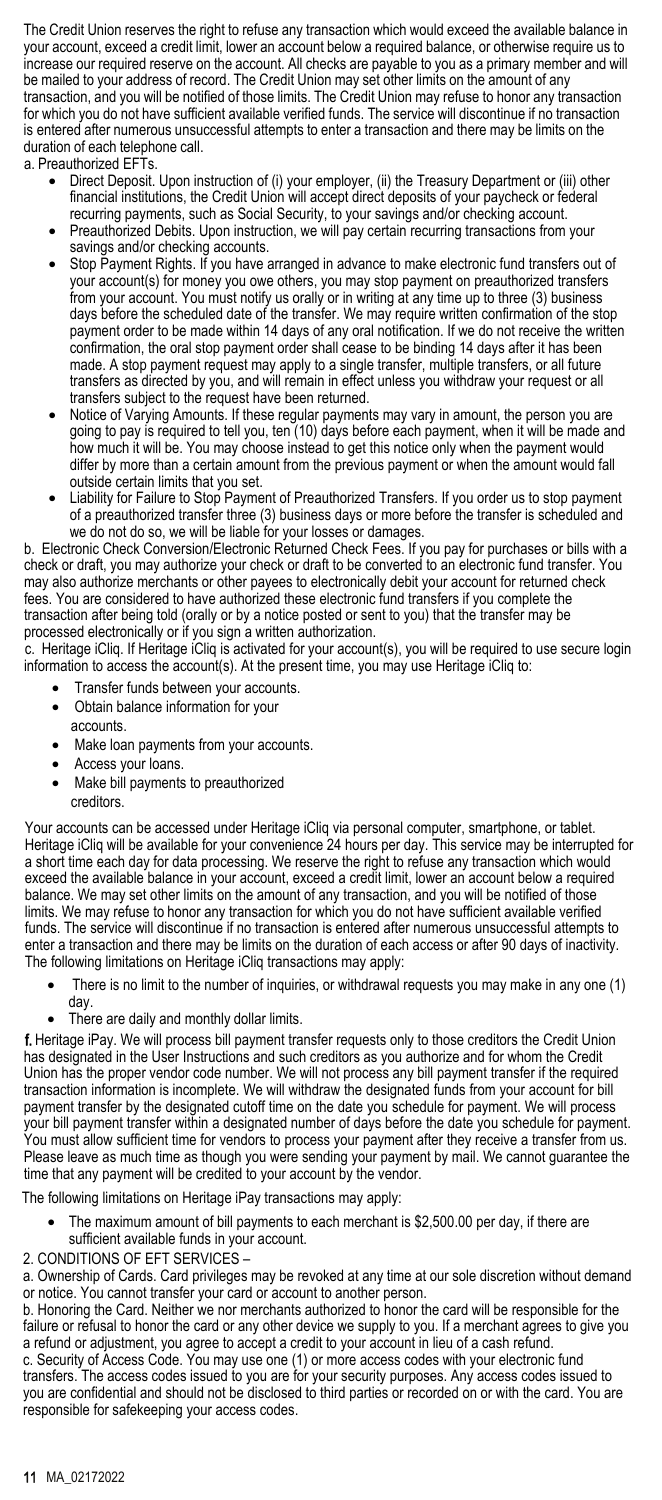You agree not to disclose or otherwise make your access codes available to anyone not authorized to sign on your accounts. If you authorize anyone to use your access codes that authority shall continue until you specifically revoke such authority by notifying the Credit Union. You understand that any joint owner you authorize to use an access code may withdraw or transfer funds from any of your accounts. If you fail to maintain the security of these access codes and the Credit Union suffers a loss, we may terminate your EFT services immediately.

d. Joint Accounts. If any of your accounts accessed under this Agreement are joint accounts, all joint owners, including any authorized users, shall be bound by this Agreement and, alone and together, shall be responsible for all EFT transactions to or from any savings and checking or loan accounts as provided in this Agreement. Each joint account owner, without the consent of any other account owner, may, and is hereby authorized by every other joint account owner, make any transaction permitted under this Agreement. Each joint account owner is authorized to act for the other account owners, and the Credit Union may accept orders and instructions regarding any EFT transaction on any account from any joint account owner.

3. FEES AND CHARGES – There are certain fees and charges for EFT services. For a current listing of all applicable fees, see our current Schedule of Fees and Charges that was provided to you at the time you applied for or requested these electronic services. From time to time, the charges may be changed. We will notify you of any changes as required by applicable law. If you use an ATM not operated by us, you may be charged a fee by the ATM operator and by any international, national, regional, or local network used in processing the transaction (and you may be charged a fee for a balance inquiry even if you do not complete a funds transfer). You understand and agree that the ATM operator may charge multiple fees for multiple transactions (for example, a fee for a balance inquiry and a fee for a withdrawal) during the same ATM session. The ATM surcharge(s) will be debited from your account if you elect to complete the transaction or continue with the balance inquiry. All ATMs that we own and operate are identified as our machines.

4. MEMBER LIABILITY – You are responsible for all transactions you authorize using your EFT services under this Agreement. If you permit someone else to use an EFT service using your card or your access code, you are responsible for any transactions they authorize or conduct on any of your accounts.

TELL US AT ONCE if you believe your card or access code has been lost or stolen, if you believe someone has used your card or access code or otherwise accessed your accounts without your authority, or if you believe that an electronic fund transfer has been made without your permission using information from your check. Telephoning is the best way of keeping your possible losses down. You could lose all the money in your account (plus your maximum overdraft line-of-credit). If a transaction was made with your card or card number without your permission and was a Visa transaction, you will have no liability for the transaction, unless you were negligent in the handling of your account or card or access code. For all other EFT transactions, if you were negligent in the handling of your account or card or access code, your liability for an unauthorized transaction is determined as follows.

If you tell us within two (2) business days after you learn of the loss or theft of your card or access code, you can lose no more than \$50.00 if someone used your card or access code without your permission. If you do NOT tell us within two (2) business days after you learn of the loss or theft of your card or access code and we can prove we could have stopped someone from using your card or access code without your permission if you had told us, you could lose as much as \$500.00.

Also, if your statement shows transfers that you did not make including those made by card, access code or other means, TELL US AT ONCE. If you do not tell us within 60 days after the statement was mailed or made available to you, you may not get back any money lost after the 60 days if we can prove that we could have stopped someone from making the transfers if you had told us in time. If a good reason (such as a hospital stay) kept you from telling us, we will extend the time periods.

If you believe your card or access code has been lost or stolen or that someone has transferred or may transfer money from your accounts without your permission, call:

Heritage Financial Credit Union 845-561-5607 Visa Customer Service (800) 847-2911 or (800) VISA-911 Visa Fraud Department (800) 417-4592 Visa Customer Service (303) 967-1096 – You may call collect if outside the U.S. Visa TDD Customer Service (800) 833-1213 or (800) TDD-1213

or write to:

Heritage Financial Credit Union 25 Rykowski Lane Middletown, NY 10941

You should also call the number or write to the address listed above if you believe a transfer has been made using the information from your check without your permission.

#### 5. RIGHT TO RECEIVE DOCUMENTATION –

a. Periodic Statements. Transfers and withdrawals made through any ATM or POS terminal, debit card transactions, iTalk transactions, preauthorized EFTs, online/PC transactions or bill payments you make will be recorded on your periodic statement. You will receive a statement monthly unless there is no transaction in a particular month. In any case, you will receive a statement at least quarterly.

**b.** Terminal Receipt. You can get a receipt at the time you make any transaction (except inquiries) involving your account using an ATM and/or point-of-sale (POS) terminal.

c. Direct Deposit. If you have arranged to have a direct deposit made to your account at least once every 60 days from the same source and you do not receive a receipt (such as a pay stub), you can find out whether or not the deposit has been made by calling (845) 561-5607. This does not apply to transactions occurring outside the United States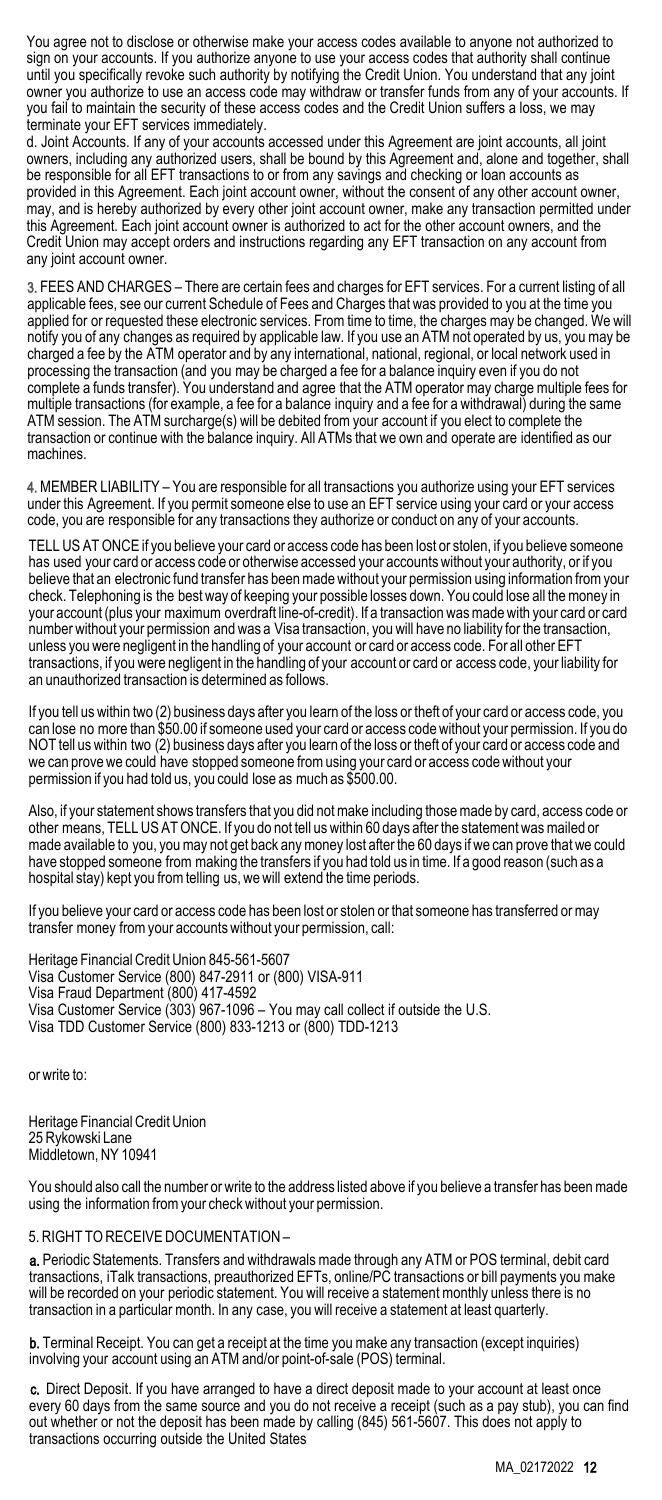5. ACCOUNT INFORMATION DISCLOSURE – We will disclose information to third parties about your account or the transfers you make:

- As necessary to complete transfers;
- To verify the existence of sufficient available funds to cover specific transactions upon the request of a third party, such as a credit bureau or merchant;
- If your account is eligible for emergency cash and/or emergency card replacement services and you request such services, you agree that we may provide personal information about you and your account that is necessary to provide you with the requested service(s);
- To comply with government agency or court orders;
- As explained in our Privacy Policy; or
- If you give us your written permission.

6. BUSINESS DAYS – Our business days are Monday through Friday, excluding holidays.

7. CREDIT UNION LIABILITY FOR FAILURE TO MAKE TRANSFERS – If we do not complete a transfer to or from your account on time or in the correct amount according to our agreement with you, we may be liable for your losses or damages. However, there are some exceptions. We will not be liable for your losses or damages, including direct or consequential damages, in the following events:

- If, through no fault of ours, the available balance in your accounts is insufficient to complete the transaction, if any funds in your accounts necessary to complete the transaction are held as uncollected funds pursuant to our Funds Availability Policy Disclosure, or if the transaction involves a loan request exceeding your credit limit.
- If you used your card or access code in an incorrect manner.
- If the ATM where you are making the transfer does not have enough cash.
- If the ATM was not working properly and you knew about the problem when you started the transaction.
- If circumstances beyond our control (such as fire, flood, or power failure) prevent the transaction.
- If the money in your account is subject to legal process or other claim.
- If funds in your account are pledged as collateral or frozen because of a delinquent loan.
- If the error was caused by a system of any participating ATM network.
- If the electronic transfer is not completed as a result of your willful or negligent use of your card, access code, or any EFT facility for making such transfers.
- If the telephone or computer equipment you use to conduct iTalk, online/PC, or mobile banking transactions is not working properly and you know or should have known about the breakdown when you started the transaction.
- If you have bill payment services, we can only confirm the amount, the participating merchant, and date of the bill payment transfer made by the Credit Union. For any other error or question you have involving the billing statement of the participating merchant, you must contact the merchant directly. We are not responsible for investigating such errors.
- Any other exceptions as established by the Credit Union.

8. NOTICES – All notices from us will be effective when we have mailed them or delivered them to the appropriate address in the Credit Union's records. Notices from you will be effective when received by the Credit Union at the address specified in this Agreement. We reserve the right to change the terms and conditions upon which this service is offered and we will notify you of such changes. When required by law, we will mail or provide notice to you at least 21 days before the effective date of the change. Use of this service is subject to existing regulations governing the Credit Union account and any future changes to those regulations.

The following information is a list of safety precautions regarding the use of ATMs and night deposit facilities:

- Be aware of your surroundings, particularly at night.
- Consider having someone accompany you when the ATM or night deposit facility is used after dark.
- Close the entry door of any ATM facility equipped with a door. Note that activity within an ATM is recorded by a surveillance camera.
- If another person is uncomfortably close to you at the time of your transaction, ask the person to step back before you complete your transaction. If it is after the regular hours of the financial institution and you are using an ATM, do not permit entrance to any person you do not know.
- Refrain from displaying your cash at the ATM or night deposit facility. As soon as your transaction is completed, place your money in your purse or wallet. Count the cash later in the safety of your car or home.
- If you notice anything suspicious at the ATM or night deposit facility, consider using another ATM or night deposit facility or coming back later. If you are in the middle of a transaction and you notice something suspicious, cancel the transaction, take your card or deposit envelope, and leave.
- If you are followed after making a transaction, go to the nearest public area where people are located.
- Do not write your personal identification number (PIN) or access code on your ATM card.
- Report all crimes to law enforcement officials immediately. If emergency assistance is needed, call the police from the nearest available public telephone.
- Please direct any comments or complaints regarding ATM security to the Credit Union or the New York State Department of Financial Services at (800) 342-3736.

9. BILLING ERRORS – In case of errors or questions about electronic fund transfers from your savings and checking accounts or if you need more information about a transfer on the statement or receipt, telephone us at the following number or send us a written notice to the following address as soon as you can. We must hear from you no later than 60 days after we sent the FIRST statement on which the problem appears. Call us at:

(845) 561-5607

Heritage Financial Credit Union 25 Rykowski Lane Middletown, NY 10941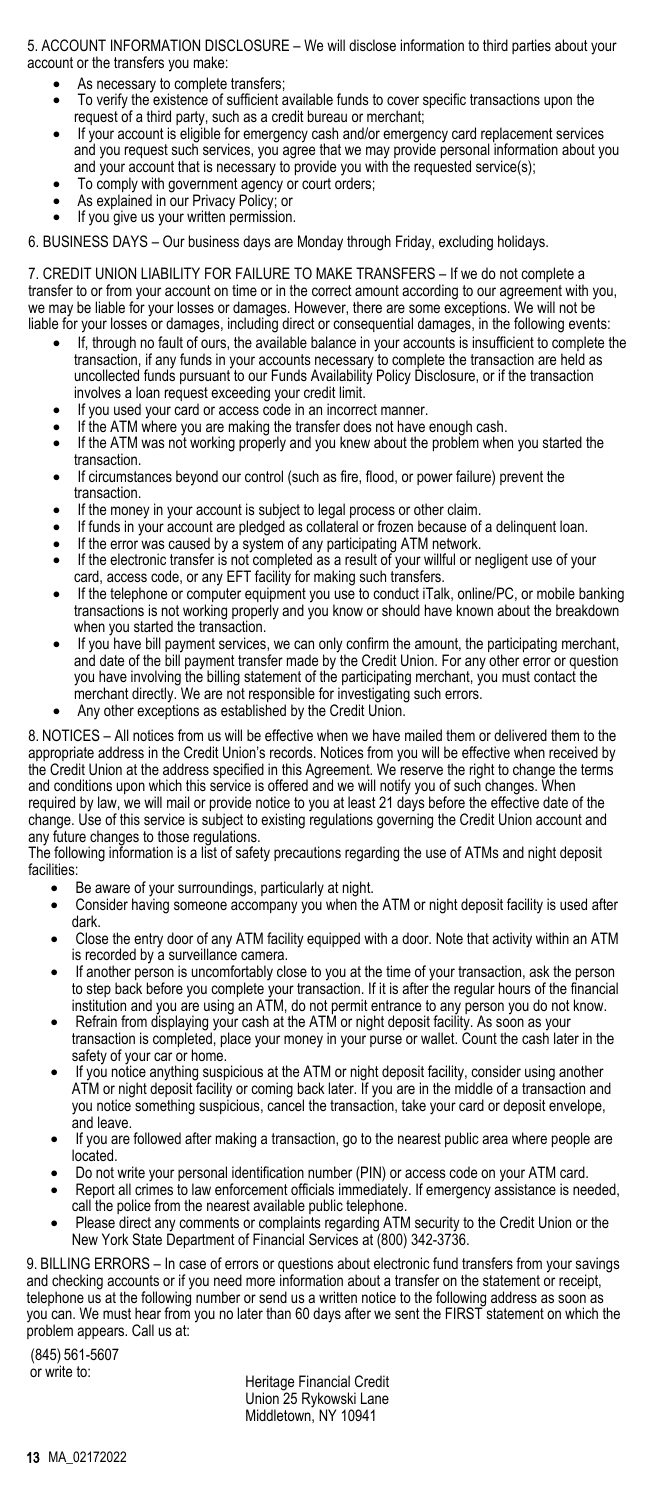- Tell us your name and account number.
- Describe the electronic transfer you are unsure about and explain, as clearly as you can, why you believe the Credit Union has made an error or why you need more information.
- Tell us the dollar amount of the suspected error.
- We will determine whether an error has occurred within ten (10)\* business days after we hear from you and will correct any error promptly. If we need more time, however, we may take up to 45\*\* days to investigate your complaint or question. If we decide to do this, we will provisionally credit your account within ten (10)\* business days for the amount you think is in error so that you will have the use of the money during the time it takes us to complete our investigation. If we ask you to put your complaint or question in writing and we do not receive it within ten (10) business days, we may not provisionally credit your account.

We will tell you the results within three (3) business days after completing our investigation. If we decide that there was no error, we will send you a written explanation. You may ask for copies of the documents that we used in our investigation.

\* If you give notice of an error within 30 days after you make the first deposit to your account, we will have 20 business days instead of ten (10) business days to investigate the error.

\*\* If you give notice of an error within 30 days after you make the first deposit to your account, notice of an error involving a point-of- sale (POS) transaction, or notice of an error involving a transaction initiated outside the U.S., its possessions and territories, we will have 90 days instead of 45 days to investigate the error.

NOTE: If the error you assert is an unauthorized Visa transaction, other than a cash disbursement at an ATM, we will provisionally credit your account within five (5) business days unless we determine that the circumstances or your account history warrant a delay, in which case you will receive provisionally credit within ten (10) business days.

10. TERMINATION OF EFT SERVICES – You may terminate this Agreement or any EFT service under this Agreement at any time by notifying us in writing and stopping your use of your card and any access code. You also agree to notify any participating merchants that have authority to make bill payment transfers has been revoked. We may also terminate this Agreement at any time by notifying you orally or in writing. If we terminate this Agreement, we may notify any participating merchants making preauthorized debits or credits to any of your accounts that this Agreement has been terminated and that we will not accept any further preauthorized transaction instructions. We may also program our computer not to accept your card or access code for any EFT service. Whether you or the Credit Union terminates this Agreement, the termination shall not affect your obligations under this Agreement for any electronic transactions made prior to termination.

11. GOVERNING LAW – This Agreement is governed by the bylaws of the Credit Union, federal laws and regulations, the laws and regulations of the state of New York, and local clearinghouse rules, as amended from time to time. Any disputes regarding this Agreement shall be subject to the jurisdiction of the court of the county in which the Credit Union is located.

12. ENFORCEMENT – You are liable to us for any losses, costs or expenses we incur resulting from your failure to follow this Agreement. You authorize us to deduct any such losses, costs or expenses from your account without prior notice to you. If we bring a legal action to collect any amount due under or to enforce this Agreement, we shall be entitled, subject to applicable law, to payment of reasonable attorney's fees and costs, including fees on any appeal, bankruptcy proceedings, and any postjudgment collection actions.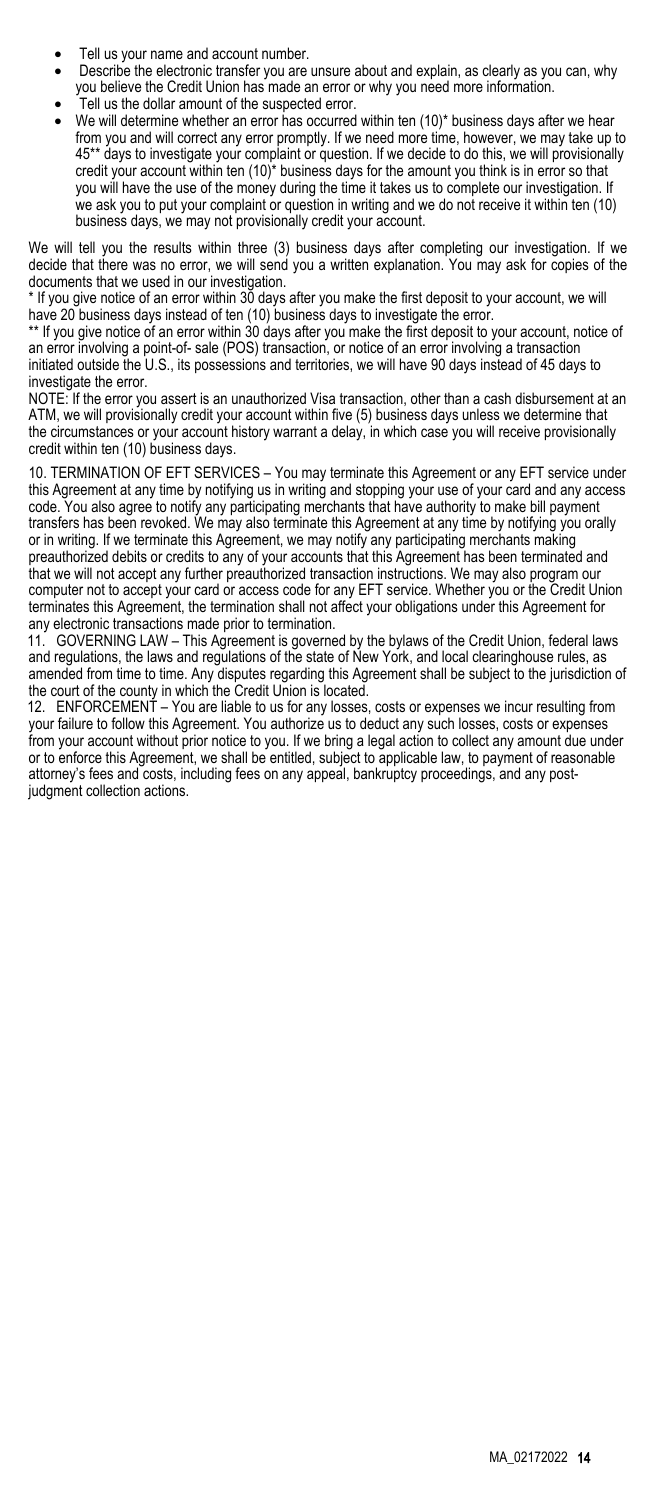### HERITAGE FINANCIAL CU | FUNDS AVAILABILITY POLICY

This disclosure describes your ability to withdraw funds from any account at Heritage Financial Credit Union.

1. GENERAL POLICY – Our policy is to delay the availability of funds from your check and cash deposits. During the delay, you may not withdraw the funds in cash and we will not use the funds to pay checks that you have written.

2. DETERMINING THE AVAILABILITY OF A DEPOSIT – When we delay the availability of a deposit the length of the delay is determined by counting the business days from the day of your deposit. Every day is a business day except Saturdays, Sundays and federal holidays. If you make a deposit before the close of business on a business day that we are open, we will consider that day to be the day of your deposit. However we will consider deposits made after the close of business or on a day that we are not open as deposited on the next business day we are open.

(If you make a deposit to an ATM that we own or operate before 3:00 p.m. on a business day that we are open, we will consider that day to be the day of your deposit. However we will consider deposits to an ATM that we own or operate made after 3:00 p.m. or on a day that we are not open as deposited on the next business day we are open.)

3. SAME-DAY AVAILABILITY – Funds from the following deposits are available on the same business day we receive your deposit.

- Electronic direct deposits
- Cash received in branch through close of business<br>• Cash received at a proprietary ATM prior to 3:00 p.
- Cash received at a proprietary ATM prior to 3:00 p.m. Wire transfers received by 4:00 p.m.
- 
- US Treasury checks
- State and local government checks<br>• Cashier's certified and teller's che
- Cashier's, certified, and teller's checks
- Federal Reserve Bank checks, Federal Home Loan Bank checks, and postal
- money orders • Payroll Checks – Review Check Deposit Exception List prior to deposit
- Checks drawn on Heritage Financial Credit Union

If you do not make your deposit in person to one of our employees (for example, if you mail the deposit), funds from these deposits will be available by the second business day after the day we receive your deposit.

4. NEXT-DAY AVAILABILITY – Funds from the following deposits are available by the first business day after the day of your deposit:

• Wire transfers (after 4:00 p.m.)

5. AVAILABILITY OF OTHER CHECK DEPOSITS – The first \$225 from a deposit of other checks will be available by the first business day after the day of your deposit. The remaining funds will be available by the second business day after the day of your deposit. For example, if you deposit a check of \$700 on a Monday, \$225 of the deposit will be available by Tuesday. The remaining \$475 will be available by Wednesday.

6. HOLDS ON OTHER FUNDS – If we cash a check for you that is drawn on another financial institution, we may withhold the availability of a corresponding amount of funds that are already in your account. Those funds will be available at the time funds from the check we cashed would have been available if you had deposited it. If we accept for deposit a check that is drawn on another financial institution, we may make funds from the deposit available for withdrawal immediately but delay your availability to withdraw a corresponding amount of funds that you have on deposit in another account with us. The funds in the other account would then not be available for withdrawal until the time periods that are described elsewhere in this Disclosure for the type of check that you deposited.

7. LONGER DELAYS MAY APPLY – We may delay your ability to withdraw funds deposited by check into your account an additional number of days for these reasons:

- We believe a check you deposit will not be paid.
- You deposit checks totaling more than \$5,525 on any one (1) day.
- You redeposit a check that has been returned unpaid.
- You have overdrawn your account repeatedly in the last six (6) months.
- There is an emergency, such as failure of communications or computer equipment.

We will notify you if we delay your ability to withdraw funds for any of these reasons and we will tell you when the funds will be available. They will generally be available no later than the seventh business day after the day of your deposit.

8. THIRD PARTY CHECKS – A third party check is a check that is payable to one (1) party and is then endorsed over to another party. Third party checks and checks for which we cannot verify all endorsements may be accepted on an exception basis only. If accepted for deposit, funds from such checks will not be available for seven (7) business days after the day of your deposit.

9. SPECIAL RULES FOR NEW ACCOUNTS – If you are a new member, the following special rules will apply during the first 30 days your account is open. Funds from electronic direct deposits to your account will be available on the day we receive the deposit. Funds from deposits of cash, wire transfers, and the first \$5,525 of a day's total deposits of cashier's, certified, teller's, traveler's, and federal, state, and local government checks will be available on the next business day after the day of your deposit if the deposit meets certain conditions. For example, the checks must be payable to you. The excess over \$5,525 will be available on the ninth business day after the day of your deposit. If your deposit of these checks (other than a U.S. Treasury check) is not made in person to one of our employees, the first \$5,525 will not be available until the second business day after the day of your deposit. Funds from all other check deposits will be available on the ninth business day after the day of your deposit.

10. FOREIGN CHECKS – Checks drawn on financial institutions located outside the U.S. (foreign checks) cannot be processed the same as checks drawn on U.S. financial institutions. Foreign checks are exempt from the policies outlined in this Disclosure. Generally, the availability of funds for deposits of foreign checks will be delayed for the time it takes us to collect the funds from the financial institutions upon which it is drawn.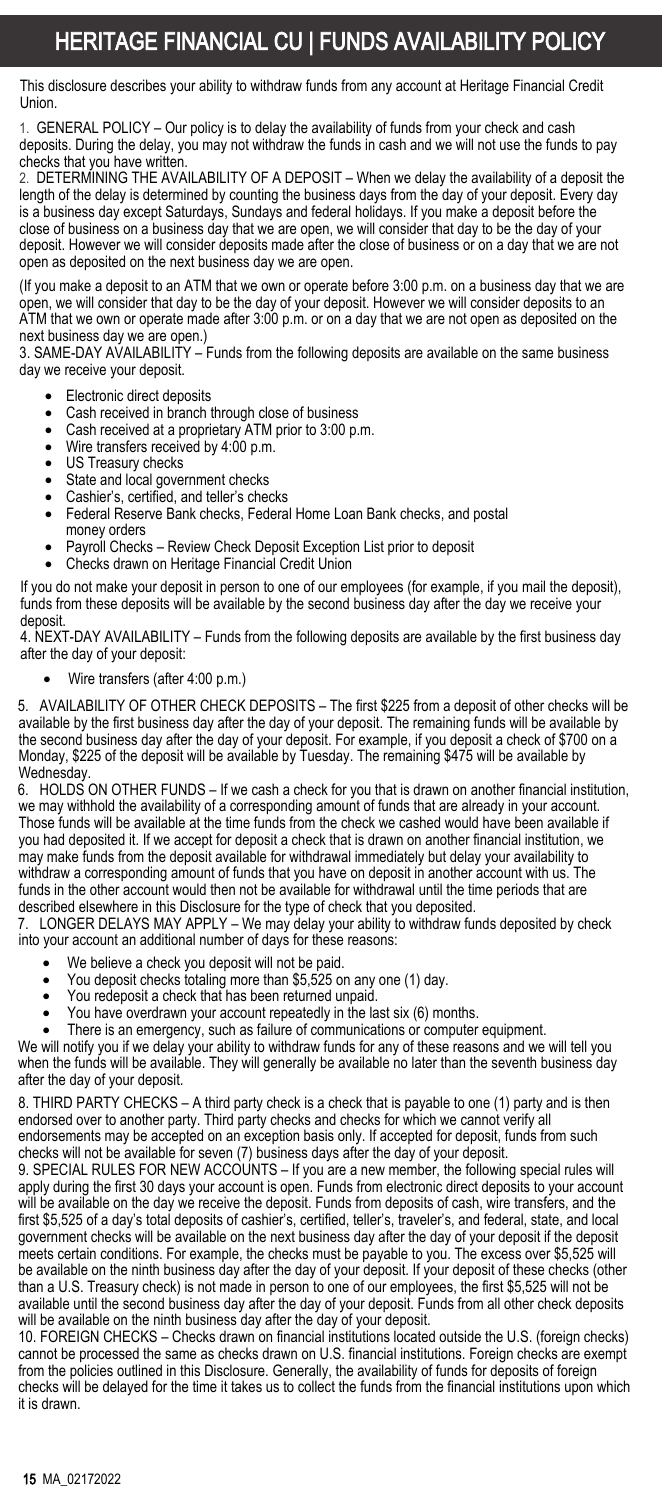### HERITAGE FINANCIAL CU | TRUTH IN SAVINGS

#### I. SAVINGS AND CHECKING ACCOUNTS –

Except as specifically described, the following disclosures apply to all of the accounts. All accounts described in this Truth-in-Savings Disclosure are share accounts.

1. RATE INFORMATION – The annual percentage yield is a percentage rate that reflects the total amount of dividends to be paid on an account based on the dividend rate and frequency of compounding for an annual period. For Savings, Money Market, and IRA Savings accounts, the dividend rate and annual percentage yield may change at any time as determined by the Credit Union's Board of Directors. The dividend rates and annual percentage yields are the rates and yields as of the last dividend declaration date which is set forth in the Rate Schedule. Some accounts are tiered rate accounts. The balance ranges and corresponding dividend rates and annual percentage yields applicable to each tier are disclosed in the Rate Schedule. Once a particular balance range is met, the dividend rate and annual percentage yield for that balance range will apply to the full balance of your account. For checking accounts, the dividend rate and annual percentage yield you receive for the dividend period is determined by your account and service relationship with the Credit Union. The rate you receive will be based on qualification requirements outlined in the current Rate Schedule. Please refer to the Rate Schedule you receive with this disclosure for the dividend rates and annual percentage yields that apply to the checking account, as well as the qualification requirements that must be met to earn each rate.

2. NATURE OF DIVIDENDS – Dividends are paid from current income and available earnings at the end of the dividend period.

3. DIVIDEND COMPOUNDING AND CREDITING – The compounding and crediting of dividends and the dividend period applicable to each account are set forth in the Rate Schedule. The dividend period is the period of time at the end of which an account earns dividend credit. The dividend period begins on the first calendar day of the period and ends on the last calendar day of the period.

4. ACCRUAL OF DIVIDENDS –For savings, Money Market, and IRA Savings accounts, dividends will begin to accrue on noncash deposits (e.g. checks) on the business day you make the deposit to your account. For Savings, Money Market, and IRA Savings accounts, if you close your account before accrued dividends are credited, accrued dividends will not be paid.

5. BALANCE INFORMATION – To open any account you must deposit or already have on deposit at least the par value of one full share in a Regular Savings account. Some accounts may have additional minimum opening deposit requirements. The minimum balance requirements applicable to each account are set forth in the Rate Schedule. For Regular Savings accounts, there is a minimum daily balance required to avoid a service fee for the dividend period. If the minimum daily balance is not met, there will be a service fee as stated in the Fee Schedule. For Savings, Money Market, and IRA Savings accounts, there is a minimum daily balance required to obtain the annual percentage yield for the dividend period. If the minimum daily balance is not met, you will not earn the stated annual percentage yield. For checking accounts, the minimum balance you must maintain in your account to obtain the applicable annual percentage yield for the dividend period is determined by your account and service relationship with the Credit Union. Please refer to the Rate Schedule you receive with this disclosure for the minimum balance and qualification requirements that must be met to earn each stated annual percentage yield. For accounts using a daily balance method, dividends are calculated by applying a daily periodic rate to the principal in the account each day

6. FEES FOR OVERDRAWING ACCOUNTS - A fee for overdrawing your account may be imposed on each check, draft, item, ATM transaction and one-time debit transaction (if member has consented to overdraft protection plan for ATM and one-time debit card transactions), preauthorized automatic debit, telephone initiated withdrawal or any other electronic withdrawal or transfer transaction that is drawn on an insufficient available account balance. The entire balance in your account may not be available for withdrawal, transfer or paying a check, draft or item. You may consult the Funds Availability Policy Disclosure for information regarding the availability of funds in your account. Fees for overdrawing your account may be imposed for each overdraft, regardless of whether we pay or return the draft, item or transaction. If we have approved an overdraft protection limit for your account, such fees may reduce your approved limit. Please refer to the Fee Schedule for current fee information. For ATM and one-time debit transactions, you must consent to the Credit Union's overdraft protection plan in order for the transaction amount to be covered under the plan. Without your consent, the Credit Union may not authorize and pay an overdraft resulting from these types of transactions. Services and fees for overdrafts are shown in the document the Credit Union uses to capture the member's opt-in choice for overdraft protection and the Schedule of Fees and Charges.

7. MEMBERSHIP – As a condition of membership, you must purchase and maintain the minimum required share(s) as set forth below.

Par Value of One Share Per Member: \$0.01

Number of Shares Required: 1

CERTIFICATE ACCOUNTS – Except as specifically described, the following disclosures apply to all of the accounts. All accounts described in this Truth-in-Savings Disclosure are share accounts. 9. F5H9 +B: CFA 5HCB EHNYUddi U'dYfWdfu[Y'rijlYX']g'U'dYfWdfu[Y'fLHY'h\LhfYZYWbg'h\Y'rdtU'Lla ci bh CZXJ JAYDXglia: W dUJX cb Ub UWBI bhWgYX cb h Y Xj JAYDX fUY UbX złYei YoWricz Wza dci bXJb[ Zcf Ub<br>Udol U dYficX": cf U "UWBI blow hY XII IXYDX fUY UbX Ubai U dYfWbfu Y nily X UY 7I YX UbX k T W 1b YZYWI Ubbi U dYficX": cfU<sup>s</sup>UWdi bhqžh\YXij iXYbXfUY UbX\*Ubbi U dYfWbhUJ Y niMXUfY 21 YX UbX kT ZETHY JOHU TYPRI CZHY UWE DH. CFUWE DIgg VYWING XJ JAYDX Wza dci DXJD ŽHY UDDi U dYfWDNI Y njMX]gVÚgYXcbUbUggi a dhjcbYNUrXjj jXYbXgKj``fYa UJbčbXYdcgjhi bhj`a ÚhfJmY5k jAXfUkU`cZ XJ DYDXgK]`fYXI WYUfbJb[g"FUYgUYYgI VYWIncWUb[YUHUbmHaYK]hci HbcHW

10. DIVIDEND PERIOD – For each account, the dividend period is the account's term. The dividend period begins on the first day of the term and ends on the maturity date. 11. DIVIDEND COMPOUNDING AND CREDITING – The compounding and crediting frequency of

dividends are stated in the Rate Schedule.

12. BALANCE INFORMATION – To open any account, you must deposit or already have on deposit the minimum required share(s) in any account. Some accounts may have additional minimum opening deposit requirements. The minimum balance requirements applicable to each account are set forth in the Rate Schedule. For all accounts, dividends are calculated by the daily balance method which applies a daily periodic rate to the principal in the account each day.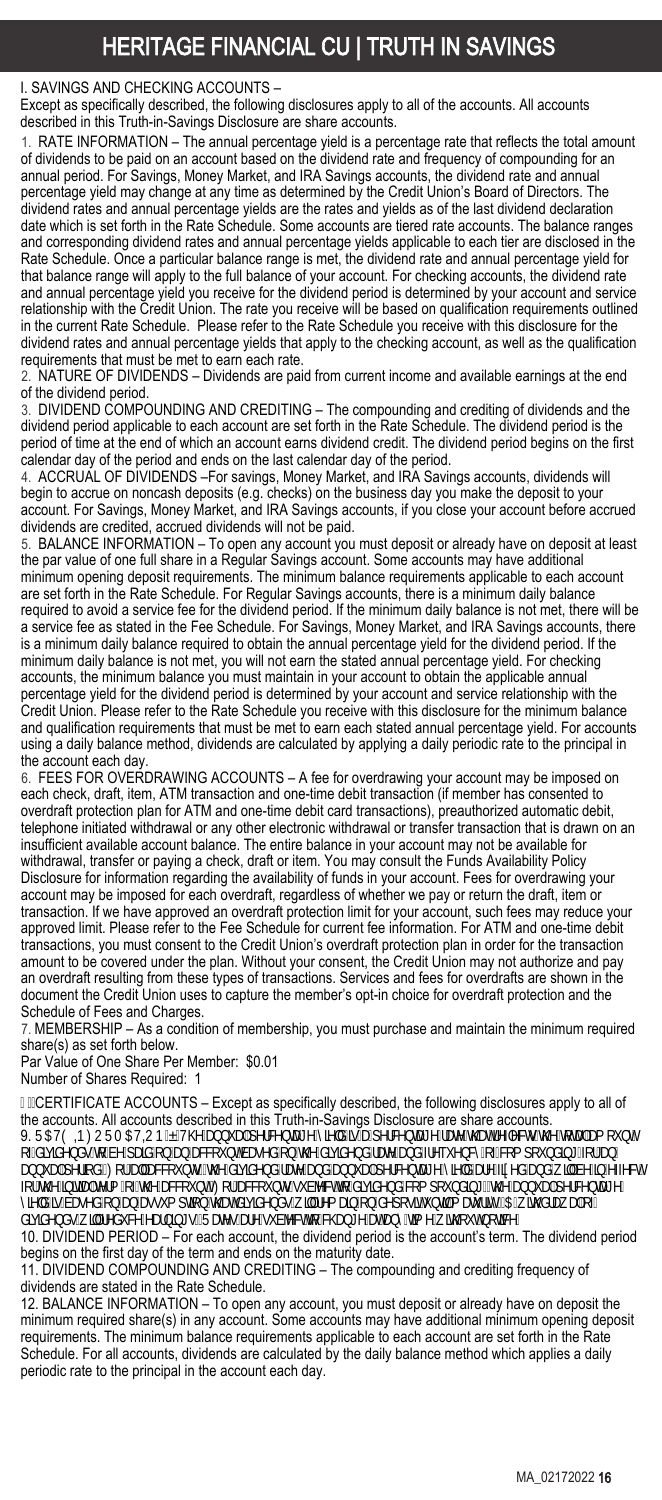13. ACCRUAL OF DIVIDENDS – For all accounts, dividends will begin to accrue on noncash deposits (e.g. checks) on the business day you make the deposit to your account.

14. TRANSACTION LIMITATIONS – For all accounts, your ability to make deposits to your account and any limitations on such transactions are stated in the Rate Schedule. After your account is opened, you may make withdrawals subject to the early withdrawal penalties stated below.

15. MATURITY – Your account will mature as stated on this Truth-in-Savings Disclosure or on your Account Receipt or Renewal Notice.

16. EARLY WITHDRAWAL PENALTY – We may impose a penalty if you withdraw funds from your account before the maturity date.

a. Amount of Penalty. Certificates with maturities of six months are subject to a penalty equal to 90 days dividends. Certificates with maturities of one year are subject to a penalty equal to 180 days dividends. Certificates with maturities of two to three years are subject to a penalty equal to 365 days dividends. Certificates with maturities of four to five years are subject to a penalty equal to 540 days dividends. b. How the Penalty Works. The penalty is calculated as a forfeiture of part of the dividends that have been

or would be earned on the account. It applies whether or not the dividends have been earned. In other words, if the account has not yet earned enough dividends or if the dividends have already been paid, the penalty will be deducted from the principal.

c. Exceptions to Early Withdrawal Penalties. At our option, we may pay the account before maturity without imposing an early withdrawal penalty under the following circumstances:

(i) When an account owner dies or is determined legally incompetent by a court or other body of competent *jurisdiction* 

(ii) Where the account is an Individual Retirement Account (IRA) or where the account is a Keogh Plan (Keogh) and any portion is paid within seven (7) days after the establishment of the account, provided that the depositor forfeits an amount at least equal to the simple dividends earned in the amount withdrawn; or where the account is an IRA or Keogh and the owner attains age 59½ or becomes disabled.

17. RENEWAL POLICY – The renewal policy for your accounts is stated in the Rate Schedule. For accounts that automatically renew for another term, you have a grace period of 10 days after maturity in which to withdraw funds in the account without being charged an early withdrawal penalty.

18. NONTRANSFERABLE/NONNEGOTIABLE – Your account is nontransferable and nonnegotiable. 19. MEMBERSHIP – As a condition of membership, you must purchase and maintain the minimum required share(s) as set forth below.

Par Value of One Share Per Member: \$0.01

Number of Shares Required: 1

20. SIGNATURE AND ELECTRONIC DISCLOSURES AGREEMENT

You are signing up to use the HERITAGE FINANCIAL CREDIT UNION ("Credit Union") P2P service powered by Acculynk that allows you to send funds to another person. This E-Signature and Electronic Disclosures Agreement ("E-Sign Agreement") applies to all communications, documents, disclosures and electronic signatures related to the products, services and transfers offered or accessible through the Service offered by your Credit Union for all cardholders, authorized users, account owners, account signers, applicants, and any other person using this Service as a Sender or Recipient or registering to use this Service.

16. AGREEMENT TO CONDUCT TRANSACTIONS BY ELECTRONIC MEANS

You agree to conduct the transfers offered through the Service by electronic means and acknowledge that all documents, disclosures, forms and other information related to such transactions will be provided to you through a mobile or web-based electronic interface or email. Each time you use this Service and submit information to the Credit Union you agree to the electronic access, receipt and acceptance of documents, disclosures and forms. You may not use this Service unless you agree to receive documents by electronic means.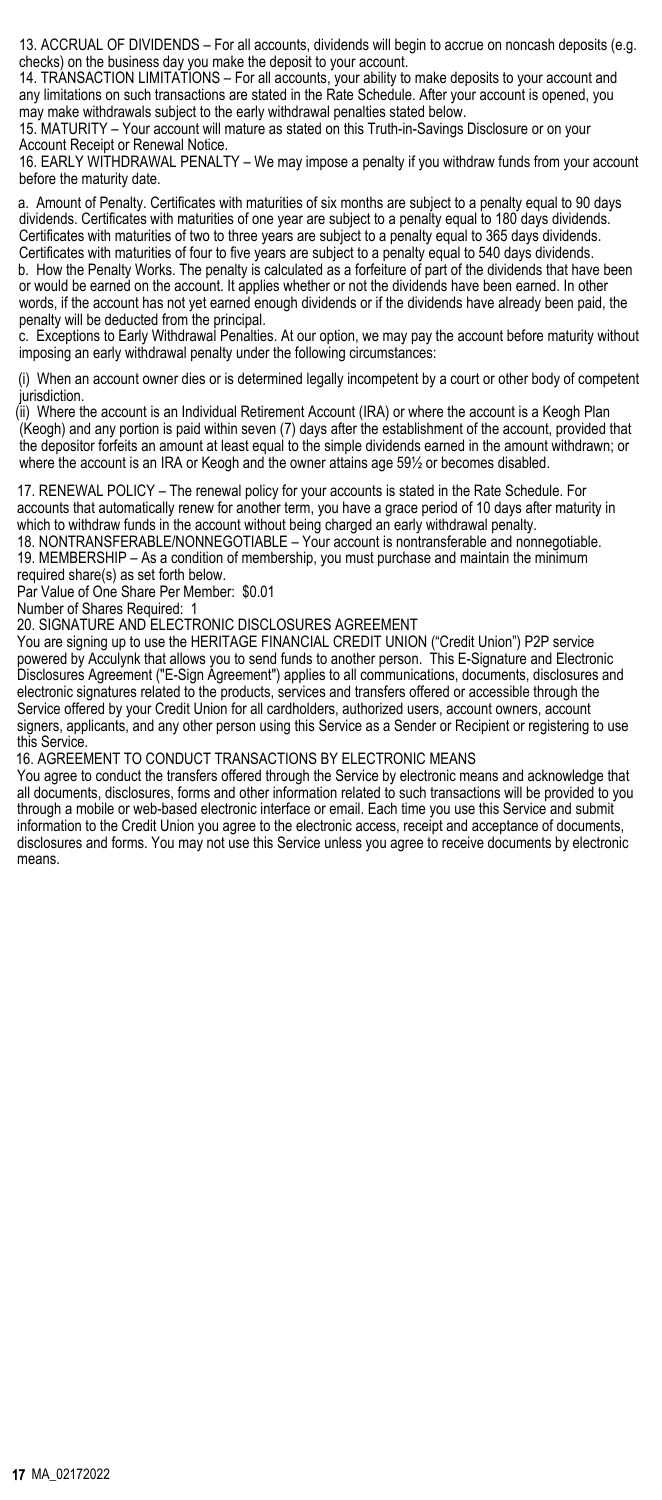### E-SIGNATURE AND ELECTRONIC DISCLOSURES AGREEMENT

The terms "We", "Us", "Our", and "Credit Union" refer to Heritage Financial CU, and "You", "Your", and "Yourself" refer to each person applying for electronic delivery.

This Electronic Signature Act ("E-Sign Act") Disclosure applies to all electronic communications between You and Us. When you consent to this disclosure, you agree to the following terms and conditions.

#### Communications to be Provided in Electronic Form

You agree that we may provide you with any Communications that we may choose to make available in electronic format, to the extent allowed by law, and that we may discontinue sending paper Communication to you, unless and until you withdraw your consent as described below. Your consent to

receive electronic communications and transactions includes, but is not limited to:

• All legal and regulatory disclosures and communications associated with the Account or the product or service available through Internet Banking for your Account. As an example, HFCU may choose to send by e-mail legally required notification of changes to terms and conditions related to Internet Banking. • Notices or disclosures about a change in the terms of your Account or associated payment feature and responses to claims.

• Privacy policies and notices.

• Monthly (or other periodic) billing or account statements for your Account(s) or such other

Communications that we may include from time to time as part of the enrollment in the e-Statements program ("eStatements").

• Your consent to receive electronic communications does not automatically enroll you in e-Statements. You must complete a separate enrollment to stop receiving by U S. Mail paper account statements (and any other types of Communications we may include in e-Statements).

#### Electronic Notification

All Communications that we provide to you in electronic form will be provided either (1) via e-mail, (2) by access to a web site that we will designate in an e-mail notice we send to you at the time the information is available, (3) to the extent permissible by law, by access to a web site that we will generally designate in advance for such purpose, or (4) by requesting you download a PDF file containing the Communication. You will receive certain HFCU correspondence at the email address you provide to us. The correspondence may include, but is not limited to Account Statement Notices, Visa Statement Notices, IRS Tax Form Notices, Certificate Maturity Notices, and Transaction Notices (non-sufficient fund, convenience pay, and overdraft notices).

You may update Your email address by contacting a member representative at 845-561-5607 or by email.

We will never use email to ask You to provide or verify Your personal or account information. Any email purportedly from Us that requests Your information or instructs You to click a link or open an attachment may be fraudulent. Please forward suspicious or fraudulent email to Heritage Financial CU, 25 Rykowski Lane, Middletown, NY 10941.

#### Consent Withdrawal

At any time, You may withdraw Your consent to the electronic delivery of Your Documents. Please contact Us at 845-561-5607 or email Contact Us and ask to change your statements back to paper.

At Our discretion, We may consider an invalid email address, even if valid before, as a withdrawal of consent.

We will not charge a fee to process Your withdrawal of consent, but We may take a reasonable amount of time to process Your request.

#### Updated Records

You are responsible for providing, maintaining, and updating Your contact and other information pertaining to this Disclosure current and with Us. You may contact Us to update this information.

#### Hardware and Software Requirements

You will access the Documents via a WEB PAGE or link in Online Banking. Therefore, electronic access to the Documents is the same as those for Online Banking.

To view printer friendly versions of the Documents, You will need the most up-to-date version of Adobe Reader, which can be found at http://get.adobe.com/reader/. Furthermore, You will need sufficient file<br>space on Your computer to save the Documents for Your records, unless You print them. Documents will be stored online for the stated length of time.

If these requirements substantially change, we will provide you with an updated Disclosure. You must consent to the new Disclosure to retain electronic delivery of the Documents.

#### Paper Copies

We are not obligated to provide You a paper copy of the Documents authorized to be sent electronically. However, We reserve the right to send you paper copies at Our discretion.

If You would like paper copies without revoking Your authorization to electronic delivery, You may either print the Documents Yourself, or You may request them directly from Us. We may charge a fee for this request. Please refer to the current Fee Schedule.

**Communications in Writing**<br>In accordance with the E-Sign Act, electronic communications of the Documents will be considered "in writing" for the purposes of other federal and state laws.

#### E-Sign Act

Your consent to electronic delivery of the Documents falls under the jurisdiction of the E-Sign Act, and that We and You intend to comply to the fullest extent possible.